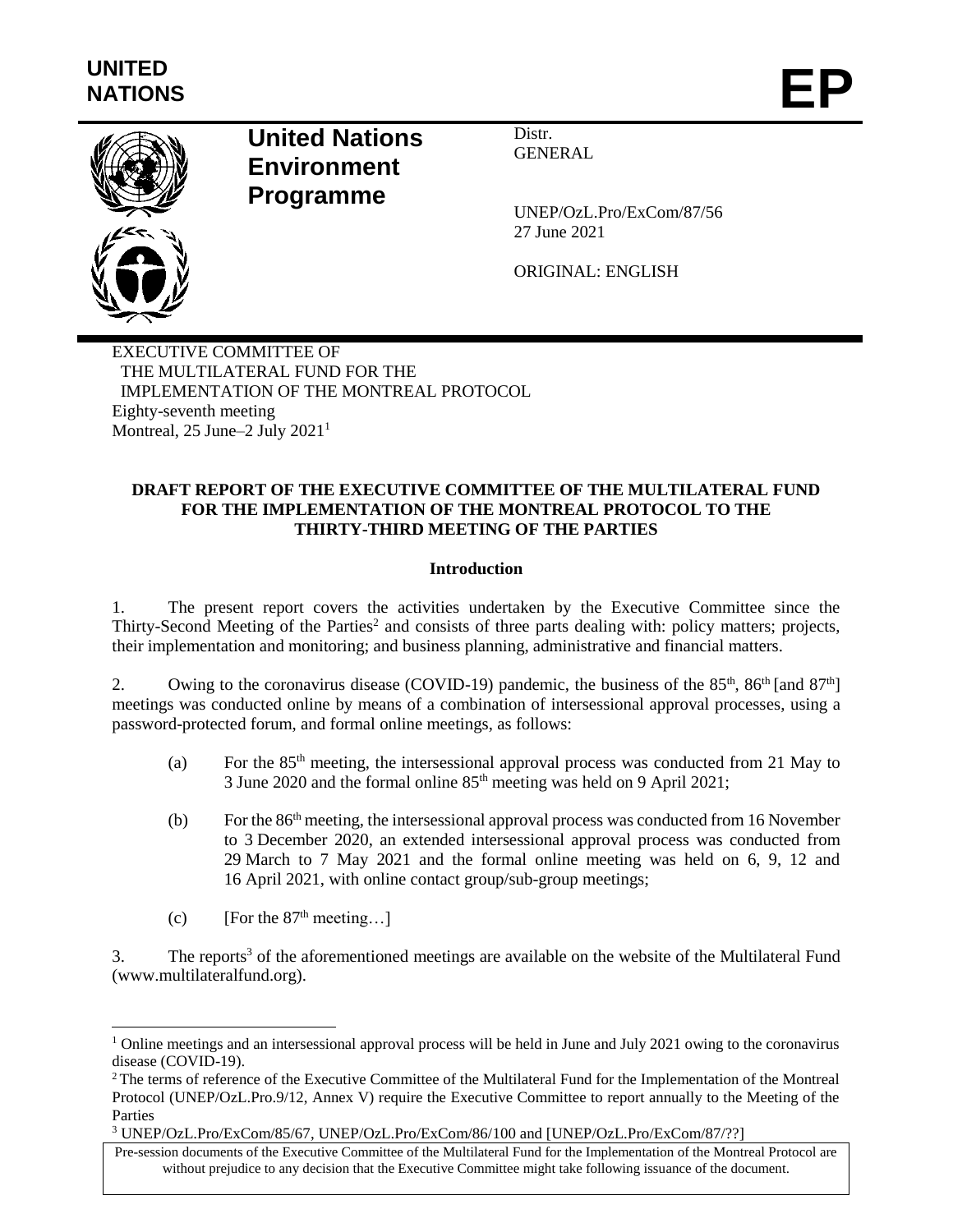### **Attendance**

4. The intersessional approval processes for the  $85<sup>th</sup>$  and  $86<sup>th</sup>$  meetings were conducted by the following members of the Executive Committee for 2020: 4

- (a) Parties not operating under paragraph 1 of Article 5 of the Protocol (non-Article 5 Parties): Australia, Belgium (Vice-Chair: Mr. Alain Wilmart), the Czech Republic, Japan, Switzerland, the United Kingdom of Great Britain and Northern Ireland and the United States of America; and
- (b) Parties operating under paragraph 1 of Article 5 of the Protocol (Article 5 Parties): Bahrain, Bangladesh, Chile, Djibouti, India, Rwanda (Chair: Ms. Juliet Kabera) and Suriname.

5. The formal online  $85<sup>th</sup>$  meeting, the business of the extended intersessional approval process for the 86<sup>th</sup> meeting, the formal online 86<sup>th</sup> meeting, the intersessional approval process for the  $87<sup>th</sup>$  meeting and the formal online 87<sup>th</sup> meeting was conducted by the following members of the Executive Committee for 2021: 5

- (a) Non-Article 5 Parties: Australia, Belgium (Chair: Mr. Wilmart), Czechia, Japan, Switzerland, the United Kingdom and the United States; and
- (b) Article 5 Parties: Armenia, Bahrain (Vice-Chair: Mr. Hassan Mubarak), China, Djibouti, Paraguay, Suriname and Zimbabwe.

6. In accordance with the decisions taken by the Executive Committee at its Second and Eighth meetings:

- (a) Representatives of the United Nations Development Programme (UNDP), United Nations Environment Programme (UNEP) both as implementing agency and as Treasurer of the Fund, the United Nations Industrial Development Organization (UNIDO) and the World Bank participated in all elements of the  $85<sup>th</sup>$ ,  $86<sup>th</sup>$  [and  $87<sup>th</sup>$ ] meetings as observers;
- (b) Representatives of the Ozone Secretariat participated in all elements of the  $85<sup>th</sup>$ ,  $86<sup>th</sup>$  [and 87<sup>th</sup>] meetings as an observer;
- (c) Members of the task force on the replenishment of the Multilateral Fund of the Technology and Economic Assessment Panel attended the formal online 85<sup>th</sup>, 86<sup>th</sup> [and 87<sup>th</sup>] meetings as observers;
- (d) Representatives of the Alliance for Responsible Atmospheric Policy, the Environmental Investigation Agency, the Institute for Governance and Sustainable Development and the Private Sector Commission for Studies on Sustainable Development of Mexico also attended the formal online  $85<sup>th</sup>$ ,  $86<sup>th</sup>$  [and  $87<sup>th</sup>$ ] meetings as observers.

# **I. POLICY MATTERS**

7. Part I on policy matters contains the following sections: policy matters related to HCFCs; policy matters related to global emissions of CFC-11; and policy matters related to the Kigali Amendment.

<sup>&</sup>lt;sup>4</sup> In accordance with decision XXXI/14 of the Thirty-First Meeting of the Parties.

<sup>&</sup>lt;sup>5</sup> In accordance with decision XXXII/9 of the Thirty-Second Meeting of the Parties.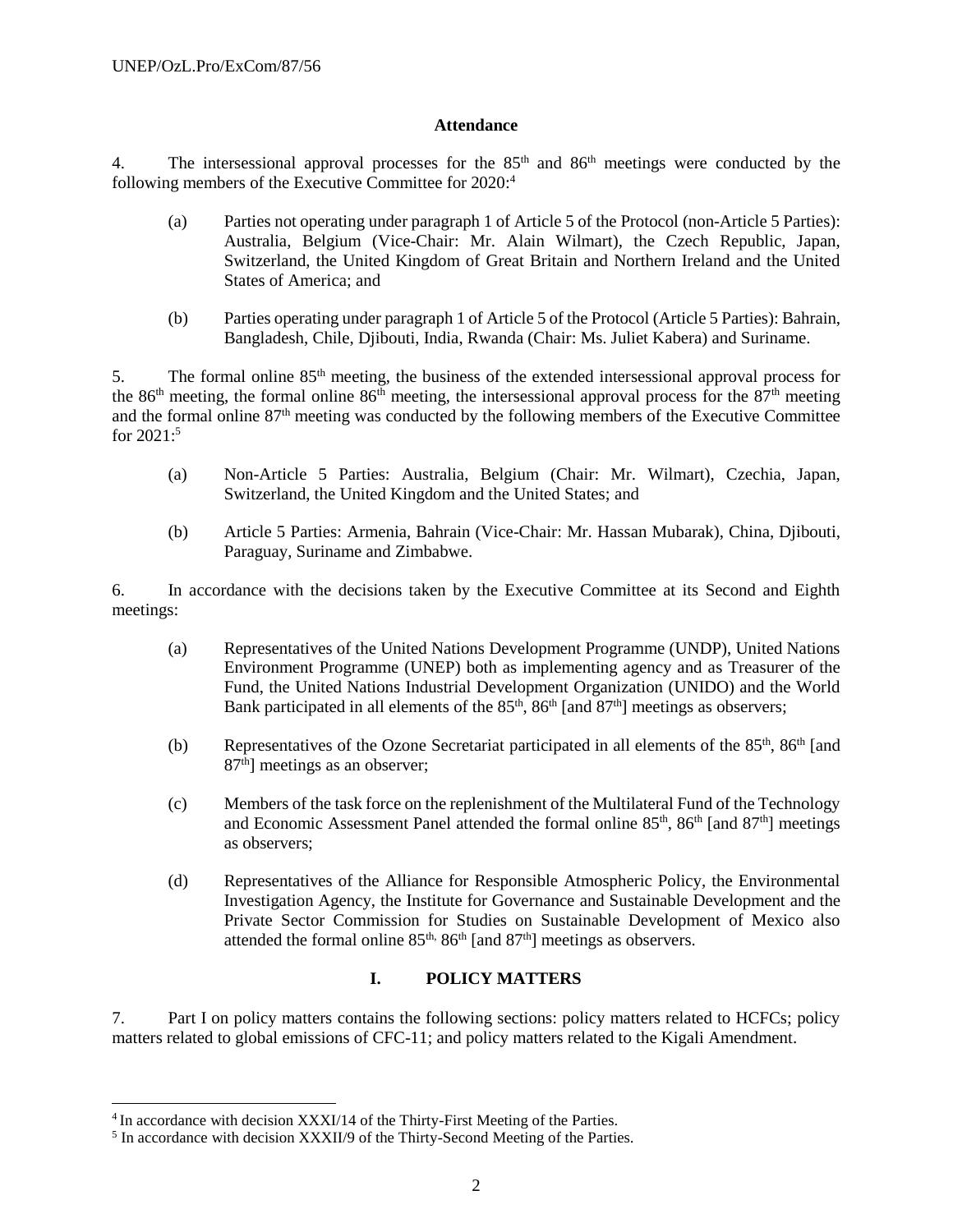# **(i) Policy matters related to HCFCs**

8. The implementation of HCFC phase-out management plans (HPMPs) and an HCFC production phase-out management plan (HPPMP) continued to be a main focus of the work during the period under review. With the approval of stage I of the HPMP for the Syrian Arab Republic (decision 86/63), the Executive Committee had approved an HPMP for every Article 5 Party to the Montreal Protocol. The full list of the approved HPMPs and HPPMP is contained in Annex I to the present report.

### Servicing tail in the context of an HPMP for the total phase-out of HCFCs

9. Following initial consideration of the matter at the  $85<sup>th</sup>$  meeting,<sup>6</sup> at the  $86<sup>th</sup>$  meeting<sup>7</sup> the Executive Committee decided that, to allow forconsideration of the final tranches of HPMPs, the Government of any low-volume-consuming (LVC) country requesting funding for the complete phase-out of HCFCs should submit a detailed description of the regulatory and policy framework in place to implement measures to ensure that HCFC consumption was in compliance with paragraph 8 ter(e)(i) of Article 5 of the Montreal Protocol for the period 2030–2040, along with the expected annual HCFC consumption in the country for that period. To allow for the same, the Government of any non-LVC country requesting funding for the complete phase-out of HCFCs, should also submit a detailed description of the regulatory and policy framework above mentioned, along with proposed modifications to its Agreement with the Executive Committee covering the period beyond 2030 if the country were intending to have consumption during the period 2030–2040 (decision 86/51).

### Deadline for submission of projects (decisions  $81/30(c)(ii)$  and  $84/52$ )

10. At its 81<sup>st</sup> meeting, the Executive Committee had adopted new deadlines for submissions of project proposals and projects with specific reporting requirements by bilateral and implementing agencies and noted that new submission deadlines would be reviewed at its last meeting in 2019. At the 84<sup>th</sup> meeting, it had been decided that the submission deadlines would be reviewed at its  $86<sup>th</sup>$  meeting, instead of at that meeting, on the basis of analysis, to be prepared by the Secretariat in consultation with the bilateral and implementing agencies, of how the revised submission deadlines had been applied and whether they had affected project submissions. Given the restrictions and limitations imposed by the COVID-19 pandemic, however, the additional experience gained in the application of the revised deadlines during the 85<sup>th</sup> and 86th meetings could not be classed as typical and consultations with the agencies were rendered more difficult as the interagency coordination meeting for the 86<sup>th</sup> meeting could not take place. The Executive Committee therefore decided to review the submission deadlines or project proposals and projects with specific reporting requirements at a future meeting (decision 86/52).

### Sub-group on the Production Sector

11. During the reporting period, the Sub-group on the Production Sector met virtually several times: the Sub-group for 2020 met once in December 2020 and the Sub-group for 2021 met twice in March 2021, producing a report for the 86<sup>th</sup> meeting that covered all three meetings.<sup>8</sup> [The Sub-group for 2021 then met... producing a report for the  $87<sup>th</sup>$  meeting.]

12. In producing its recommendations for the 86<sup>th</sup> meeting, the Sub-group focused its discussion on matters related to the phase-out of HCFC production in China and a request for authorization to carry out a technical audit of the HCFC production facility, Hindustan Fluorocarbons Limited in India. The Executive Committee noted the progress report on implementation of activities in the HCFC production sector in China funded by the US \$23 million approved in decision 81/71(b); the implementation plan for the period

<sup>6</sup> Paragraphs 29 to 34 of document UNEP/OzL.Pro/ExCom/85/13

<sup>7</sup> Paragraphs 28 to 33 of document UNEP/OzL.Pro/ExCom/86/31

<sup>8</sup> UNEP/OzL.Pro/ExCom/86/98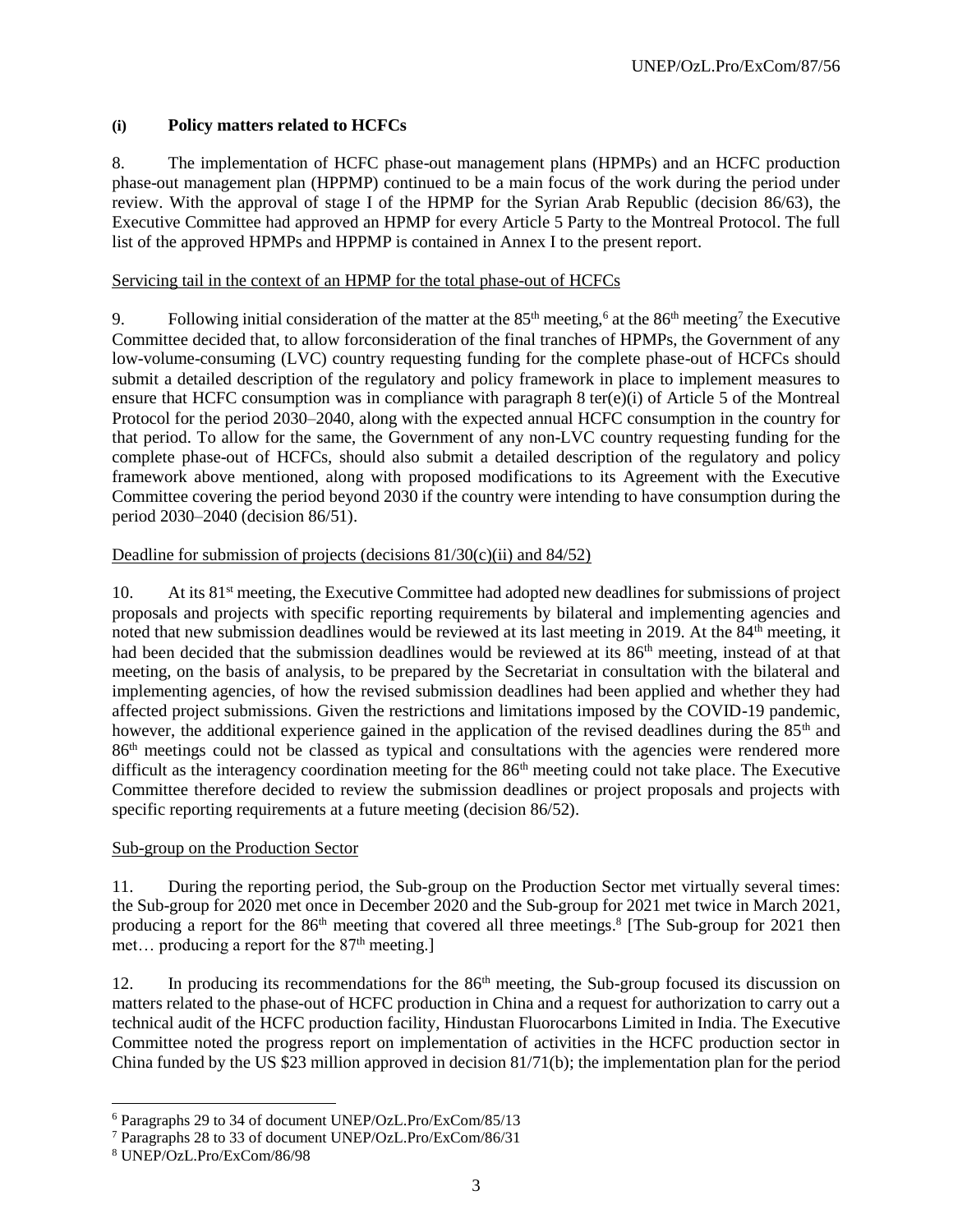2020–2022; and the submission of stage II of the HPPMP for the country. It approved, in principle, stage II of the HPPMP for China for the period 2018–2026 to reduce HCFC production for controlled uses by 67.5 per cent and 71.5 per cent of the baseline, by 2025 and 2026, respectively, in the amount of US \$70,752,000, including the sum of US \$23,000,000 already approved in decision 81/71(b). The Committee also noted that US \$45,143 of cumulative interest accrued during stage I and stage II of the HPPMP between 2015 and 2019 would be deducted from the second tranche of stage II of the HPPMP, when approved. The Committee further noted that the World Bank would undertake the 2019 and 2020 HCFC production verification under stage II of the HPPMP in 2021 and would submit a report thereon to the Executive Committee at its last meeting of 2021. As part of that exercise, the Committee requested the World Bank to verify, on a one-off basis, a number of specific elements (decision 86/99).

13. In relation to verification, the Committee noted that the World Bank had not yet been able to undertake the updated 2018 verification of the HCFC production sector in China, requested by decision 84/93(b), owing to COVID-19 pandemic and that it would do so as part of the aforementioned 2019 and 2020 verification of the HCFC production sector in China (decision 86/98).

14. The Sub-group was unable to reach consensus on approval of the draft Agreement for stage II of the HPPMP for China or on the recommendations by the Secretariat related to the investigation of HCFC feedstock applications in China. Furthermore, owing to a lack of time, it was unable to discuss the draft HCFC production sector guidelines or the draft guidelines and the standard format used for the verification of ODS production phase-out. The Executive Committee therefore decided to defer further consideration of the draft Agreement for stage II of the HPPMP to the 87<sup>th</sup> meeting and to defer consideration of all the other matters to a future meeting (decisions 86/97 to 86/101).

15. The Sub-group was also unable to reach agreement on approval of the request for authorization to carry out a technical audit of the HCFC production sector in India.<sup>9</sup> The Executive Committee therefore noted the submission of preliminary data and of the request (decision 86/102).

16. [In producing its recommendations for the  $87<sup>th</sup>$  meeting, the Sub-group...]

# **(ii) Policy matters related to global emissions of CFC-11**

17. At the 81<sup>st</sup> meeting, one Committee member, under the agenda item "Other matters", had expressed concern at the unexpected and persistent increase in global emissions of CFC-11, as described in a scientific study published in the journal *Nature* on 16 May 2018, despite the reported elimination of CFC-11 production under the Montreal Protocol. The Executive Committee had therefore requested the Secretariat to provide relevant information, as necessary, to the Ozone Secretariat, in accordance with the guidelines, procedures, policies and decisions of the Multilateral Fund and the Montreal Protocol (decision 81/72).

18. The Executive Committee had considered the matter of the increase in the global emissions of CFC-11 again at its 82<sup>nd</sup> meeting<sup>10</sup> (decision 82/86) and its 83<sup>rd</sup> meeting,<sup>11</sup> where the matter had been discussed in depth when the Committee considered a series of reports on projects with specific reporting requirements including in relation to monitoring, reporting, verification and enforcement systems in China.<sup>12</sup> The Executive Committee had welcomed a number of actions to be undertaken by the Government of China and had noted that the Government would consider a number of suggestions intended to supplement and augment its regulatory and enforcement actions. The Government of China had undertaken to report to the Executive Committee, at the  $84<sup>th</sup>$  meeting and again at the  $86<sup>th</sup>$  meeting, on its progress in implementing the aforementioned activities. The Committee had also decided that, at the 84<sup>th</sup> meeting, it would consider possible forms of remedy in relation to illegal production and/or consumption of CFC-11

l <sup>9</sup> UNEP/OzL.Pro/ExCom/86/SGP/7

<sup>10</sup> UNEP/OzL.Pro/ExCom/82/70

<sup>11</sup> UNEP/OzL.Pro/ExCom/83/38

<sup>12</sup> UNEP/OzL.Pro/ExCom/83/11/Add.1 and Add.2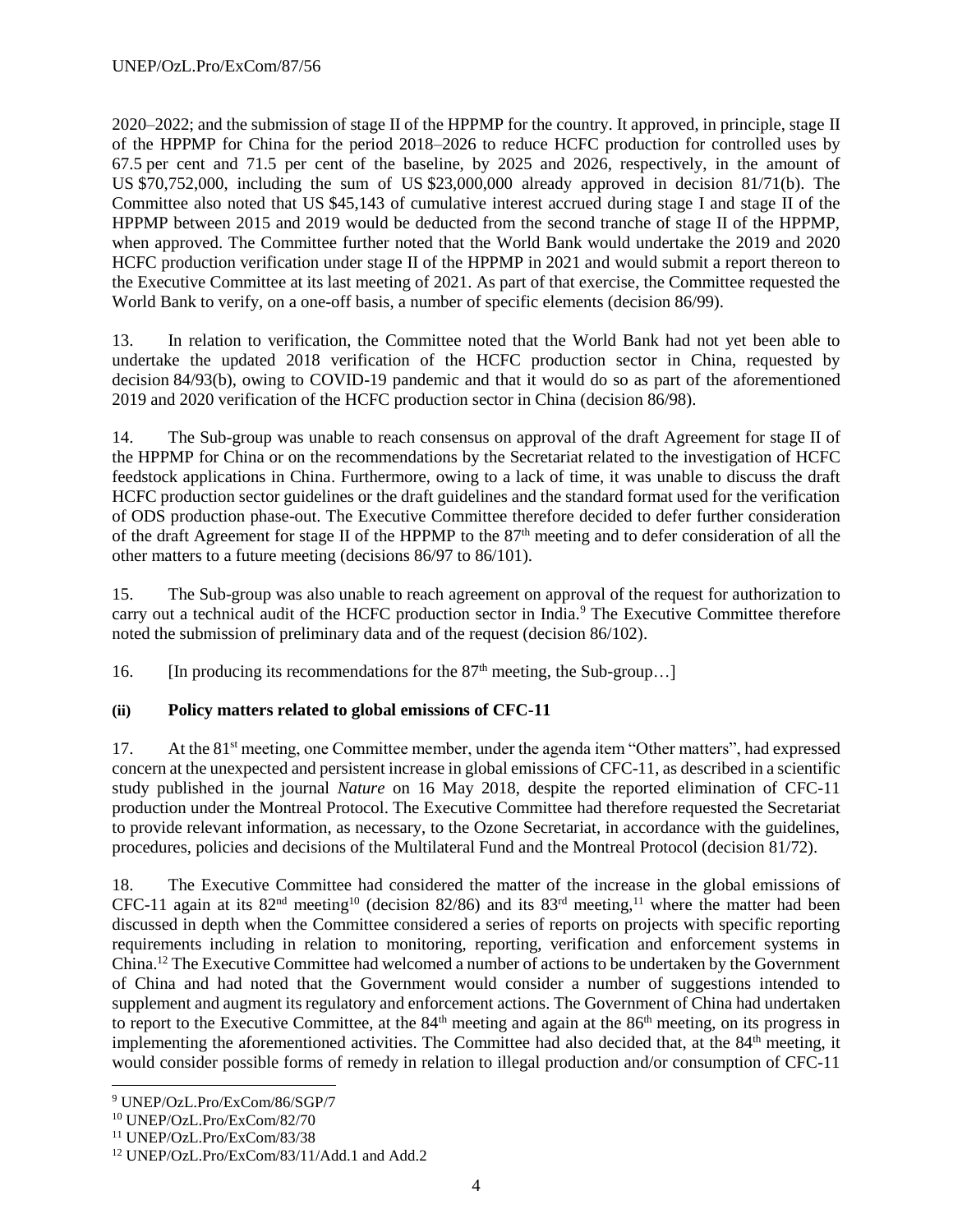in China after 2008 (decision  $83/41$ ). At the  $84<sup>th</sup>$  meeting, the Government of China had submitted a preliminary report, pursuant to decision  $83/41(e)$ , ahead of the final report due at the  $86<sup>th</sup>$  meeting. The Committee had held another in-depth discussion, before taking note of the information provided.

19. Given the constraints imposed by the COVID-19 pandemic, at the 86<sup>th</sup> meeting, the Executive Committee deferred to a future meeting consideration of the report on progress in the implementation of activities listed in decision 83/41<sup>13</sup> and a study to determine the regulatory, enforcement, policy or market circumstances that might have led to the illegal production and use of CFC-11 and CFC-12. 14

20. [At the  $87<sup>th</sup>$  meeting...]

### **(iii) Policy matters related to the Kigali Amendment**

21. Pursuant to the adoption of the Kigali Amendment and related decision XXVIII/2, the Executive Committee, at its 77<sup>th</sup> meeting, had discussed issues arising from the Amendment that were relevant to the Executive Committee.<sup>15</sup> Those discussions had led to the decision to hold a special four-day meeting, the 78th meeting, to address matters arising from decision XXVIII/2. The discussions continued at all subsequent meetings.

22. In response to paragraphs 10 and 11 of decision XXVIII/2, whereby the Parties requested the Executive Committee to develop, within two years of adoption of the Kigali Amendment, guidelines for the phase-down of HFC production and consumption and to report thereon, a comprehensive progress report had been submitted to the Thirtieth Meeting of the Parties and accompanied by a presentation given by the 2018 Chair of the Executive Committee and the Chief Officer. In response, the Parties had requested the Executive Committee to continue its work to develop the guidelines and to provide an update on progress on the elements as part of its annual report to the Meeting of the Parties.<sup>16</sup>

23. The following section of the present report outlines the status of the discussions on the following matters related to the Kigali Amendment:

- Additional contributions to the Multilateral Fund
- Enabling activities and institutional strengthening
- Draft cost guidelines for funding the phase-down of HFCs
- Draft guidelines for funding of the preparation of HFC phase-down plans
- Key aspects related to HFC-23 by-product-control technologies
- Parallel or integrated implementation of HCFC phase-out and HFC phase-down activities
- Potential delays in the implementation of time-sensitive HFC-related activities

24. A list of documents considered and the decisions taken by the Executive Committee can be found in Annex II to the present report.

### Additional contributions to the Multilateral Fund

25. At its 77th meeting, the Executive Committee had accepted, with appreciation, the additional contributions to the Multilateral Fund announced by 17 non-Article 5 parties<sup>17</sup> to provide fast-start support for implementation of the Kigali Amendment, noting that such funding was one-time in nature and would

<sup>13</sup> UNEP/OzL.Pro/ExCom/86/21/Add.1 and Corr.1, part IV

<sup>14</sup> UNEP/OzL.Pro/ExCom/86/21/Add.1 and Corr.1, part V

<sup>15</sup> UNEP/OzL.Pro/ExCom/77/70/Rev.1

<sup>&</sup>lt;sup>16</sup> Decision XXX/4

<sup>17</sup> Australia, Canada, Denmark, Finland, France, Germany, Ireland, Italy, Japan, Luxembourg, Netherlands, New Zealand, Norway, Sweden, Switzerland, the United Kingdom of Great Britain and Northern Ireland and the United States of America.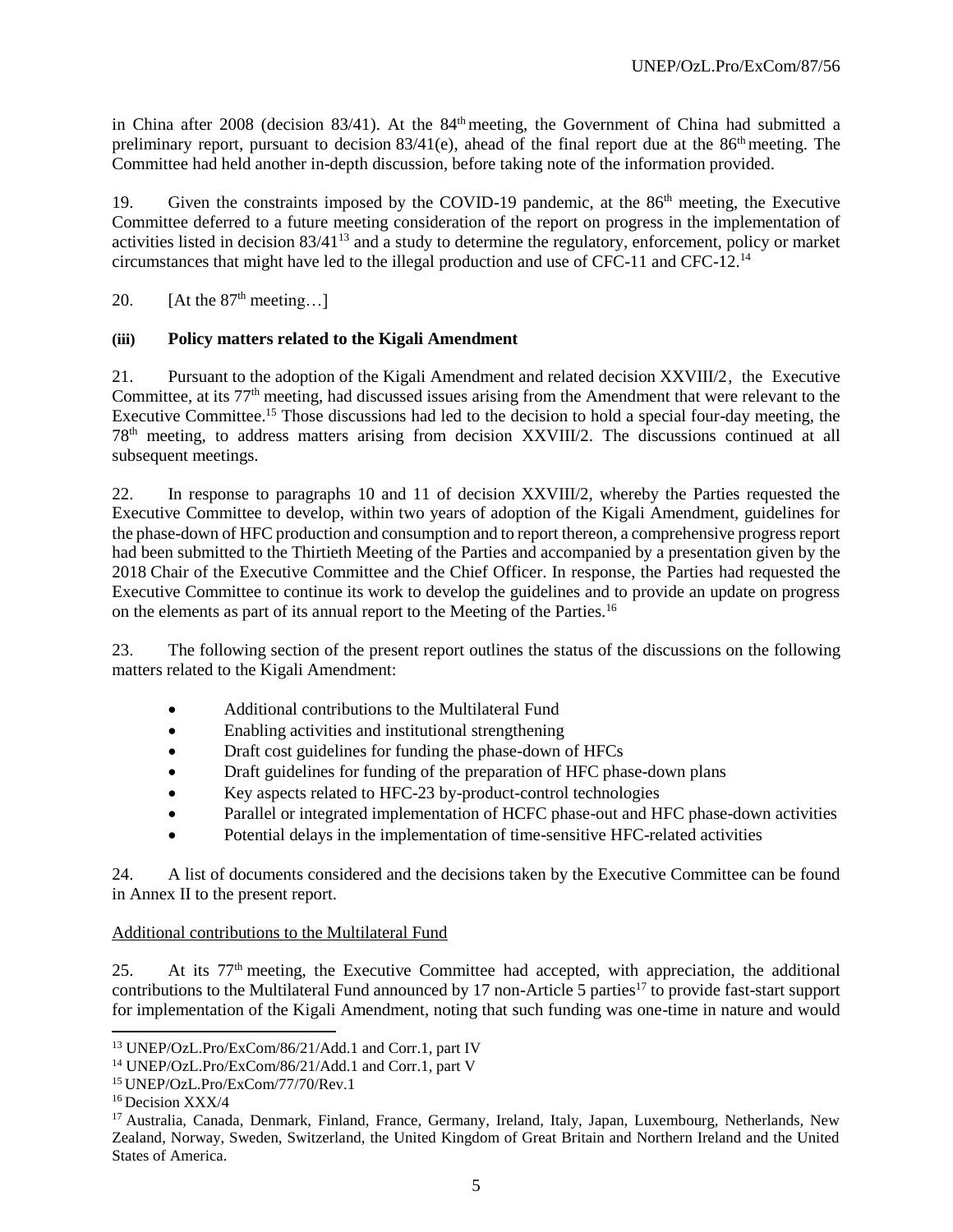not replace donor contributions. At the 81<sup>st</sup> meeting, the Executive Committee had decided that requests for enabling activities for Article 5 group 1 countries would be funded from the balance of the additional voluntary contributions and that any balances from the additional voluntary contributions remaining after funding enabling activities could be used to fund stand-alone HFC-related investment projects. At the 82<sup>nd</sup> meeting, the Treasurer had reported<sup>18</sup> that all 17 non-Article 5 countries had paid their additional voluntary contributions to the Fund, totalling US \$25,513,071. Additional income of US \$253,304 had been received as interest accrued on the additional contributions, resulting in a total amount of US \$25,766,375 for programming.

26. Between the 79th and the 83rd meetings, the Executive Committee had approved funding for bilateral and implementing agencies amounting to US \$25,670,680,<sup>19</sup> consisting of US \$16,247,950 for enabling activities in 116 countries; US \$321,000 for preparation of investment projects in eightcountries; US \$9,101,730 for investment projects to phase out 775.37 metric tonnes (1,108,442 CO2-equivalent tonnes) of HFCs in six Article 5 countries; plus up to US \$100,000 for an evaluation of cost-effective and environmentally sustainable options for the destruction of HFC-23 from HCFC-22 production facilities. At the 83rd meeting, the Treasurer reported that US \$18,003 in savings from the funding for the evaluation had been returned to the Fund.

27. Noting the report of the Treasurer on the status of those additional contributions and availability of resources at the 83rd meeting,<sup>20</sup> the Executive Committee had decided to request the Treasurer, to submit to the 84th meeting, as part of the 2018 accounts of the Multilateral Fund, a certified statement of income and disbursements of the additional contributions for fast-start support for the implementation of HFC phase-down separately from the regular contributions to the Fund and to consider at the 84<sup>th</sup> meeting how to use any remaining balances, taking into consideration that consultations on the issue due to take place prior to that meeting between the Chief Officer and the 17 donor countries that had paid additional contributions to the Multilateral Fund (decision 83/4).

28. At the 84th meeting, the Executive Committee, noting the report of the Treasurer on the status of additional contributions to the Multilateral Fund and availability of resources<sup>21</sup>, had requested the Treasurer to add to the regular contributions to the Multilateral Fund, as additional income, the balance of US \$13,698 remaining from the additional contributions and any funding balances, from the additional contributions, from completed projects and projects completed "by decision of the Executive Committee" that had been returned at the 84th meeting, or that would be returned at future meetings. The Committee had agreed that, as of the 85th meeting, the status of the additional contributions to the Multilateral Fund would no longer be reported to the Executive Committee separately from the regular contributions to the Fund (decision 84/3).

29. Also at the 84th meeting, the Executive Committee had requested the Secretariat to submit, at the 85th meeting, an additional report on the HFC-related investment projects and enabling activities funded using the additional contributions, identifying the countries for which the projects had been approved and providing an overview of the objectives, status of implementation, key findings and lessons learned, the amounts of HFC phased out where applicable, the level of funds approved and disbursed and potential challenges in completing the projects and activities, on the understanding that the information would be provided on an individual basis for the HFC-related investment projects and on an aggregated basis for the HFC enabling activities (decision 84/12(b)). The Committee had also requested the Secretariat and the bilateral and implementing agencies to include such information in all future consolidated progress reports and individual progress reports, respectively, until all the HFC-related investment projects and enabling

<sup>18</sup> UNEP/OzL.Pro/ExCom/82/5

<sup>&</sup>lt;sup>19</sup> Since its 80<sup>th</sup> meeting, the Executive Committee has approved US \$?? for HFC-related activities including US \$?? from additional voluntary contributions and US \$?? from regular contributions, consisting of: US \$?? for enabling activities in ?? countries; US \$?? for preparation of investment projects in ?? countries; and US \$?? for investment projects to phase out ?? metric tonnes  $(?? CO<sub>2</sub>$ -equivalent tonnes) in ?? countries.

<sup>20</sup> UNEP/OzL.Pro/ExCom/83/5

<sup>21</sup>UNEP/OzL.Pro/ExCom/84/5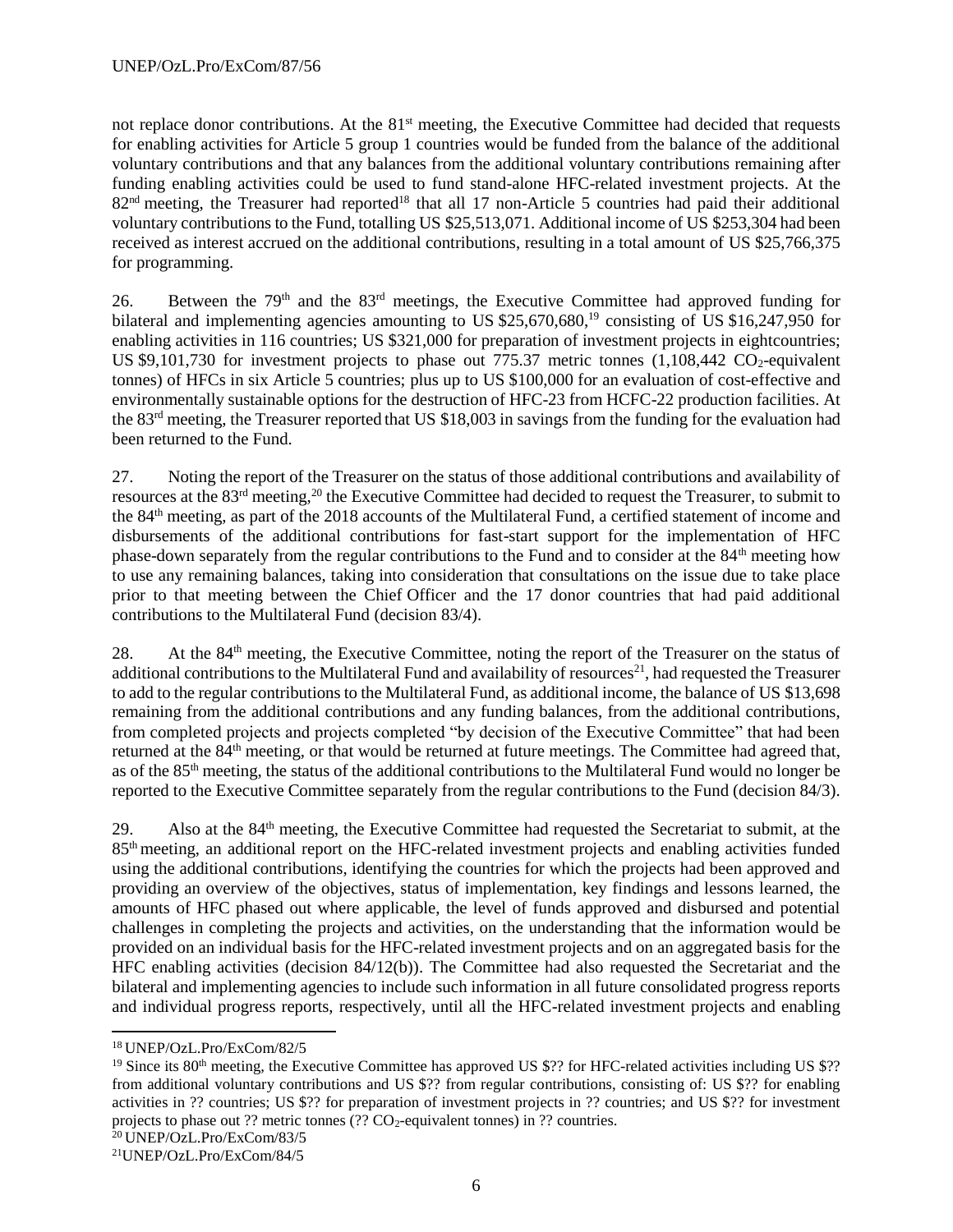activities had been completed (decision  $84/12(c)$ ). At the  $85<sup>th</sup>$  meeting, the Executive Committee took note of information on HFC-related investment projects and enabling activities, submitted by bilateral and implementing agencies in line with decision  $84/12(b)$ .<sup>22</sup>

### Enabling activities and institutional strengthening

30. In considering paragraph 20 of decision XXVIII/2 on funding for enabling activities in relation to HFC phase-down at its  $79<sup>th</sup>$  meeting, the Executive Committee had decided on the principles for the submission of requests for funding for enabling activities and on the maximum permissible funding level for such activities including several requirements. The Executive Committee had also decided that funding for the preparation of national implementation plans to meet initial reduction obligations for the phase-down of HFCs could be provided, at the earliest, five years prior to those obligations once a country had ratified the Kigali Amendment and on the basis of guidelines to be approved (decision 79/46). With regard to project implementation period, the Committee had later decided that the original 18-month period would be maintained but, if needed, could be extended by up to 12 months (totalling 30 months from project approval) if an official request for extension were received by the Secretariat. Bilateral and implementing agencies had been requested to submit a final report of the enabling activities within six months of the project completion date, highlighting lessons learned about how the fast-start activities supported early action on implementing the Kigali Amendment (decision 81/32).

31. During the reporting period, enabling activities for HFC phase-down, which were included in the lists of projects for blanket approval, were approved for four countries at the 85<sup>th</sup> meeting (decision 85/22).

32. By the  $87<sup>th</sup>$  meeting, the Executive Committee had approved a total of US \$?? for enabling activities in ?? Article 5 countries, funded from both the additional voluntary contributions and from the regular contributions.

33. With regard to institutional strengthening, in considering paragraph 21 of decision XXVIII/2 at its 78th meeting, the Executive Committee had decided to consider increasing funding for institutional strengthening at a future meeting (decision 78/4).

34. At its 86<sup>th</sup> meeting, the Executive Committee deferred consideration of the review of institutional strengthening projects, including funding levels (decision  $74/51(d)$ ),<sup>23</sup> to the  $87<sup>th</sup>$  meeting.

35. [At the  $87<sup>th</sup>$  meeting...]

### Draft cost guidelines for funding the phase-down of HFCs

36. At its 78<sup>th</sup> meeting,<sup>24</sup> 79<sup>th</sup> meeting,<sup>25</sup> 80<sup>th</sup> meeting,<sup>26</sup> and 81<sup>st</sup> meeting,<sup>27</sup> the Executive Committee had discussed the development of cost guidelines for funding the phase-down of HFCs, deciding to include therein text related to the following elements of decision XXVIII/2, which were relevant to the work of the Executive Committee:

- Flexibility in implementation that enabled parties to select their own strategies and priorities in sectors and technologies, in line with paragraph 13 of decision XXVIII/2
- Cut-off dates for eligible capacity, in line with paragraph 17
- Second and third conversions, in line with paragraph 18

l

<sup>24</sup> UNEP/OzL.Pro/ExCom/78/5 and Corr.1

<sup>22</sup> UNEP/OzL.Pro/ExCom/85/9, section V

<sup>23</sup> UNEP/OzL.Pro/ExCom/86/84

<sup>25</sup> UNEP/OzL.Pro/ExCom/79/46, pursuant to decision 78/3

<sup>26</sup> UNEP/OzL.Pro/ExCom/80/55, pursuant to decision 79/44

<sup>27</sup> UNEP/OzL.Pro/ExCom/81/53, pursuant to decision 80/76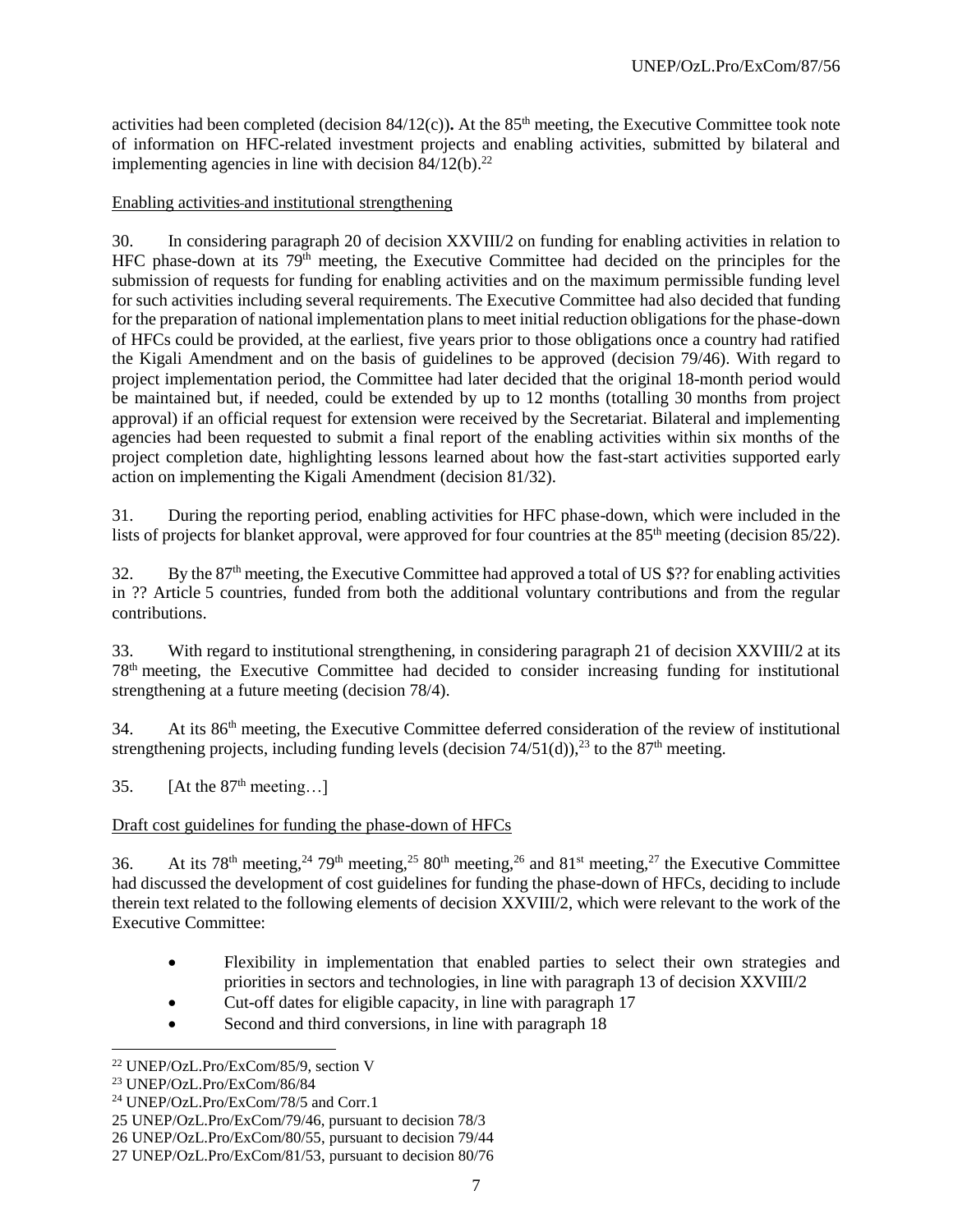- Sustained aggregate reductions, in line with paragraph 19
- Categories of eligible incremental cost for the consumption manufacturing sector as per sub-paragraph 15(a)
- Categories of eligible incremental cost for the production sector as per sub-paragraph 15(b)
- Categories of eligible incremental cost for the refrigeration servicing sector as per sub-paragraph 15(c)
- Eligibility of Annex F substances subject to high-ambient-temperature exemptions, in line with paragraph 35

37. At the 82<sup>nd</sup> meeting, the Executive Committee had continued its deliberations.<sup>28</sup> It had also considered and taken note of a preliminary information document<sup>29</sup> containing key considerations for developing a methodology for establishing the starting point for sustained aggregate reductions. The Committee also decided that, during the development of the cost guidelines, it would consider how an enterprise's interim use of technology with high global-warming potential (GWP), as opposed to the approved low-GWP technology, should be treated in relation to a country's starting point for sustained aggregate reductions in HFC consumption (decision 82/55).

38. After further deliberations on the development of the cost guidelines at the  $83<sup>rd</sup>$  meeting,<sup>30</sup> the Executive Committee pursued its discussions at the  $84<sup>th</sup>$  meeting.<sup>31</sup> With regard to eligible incremental costs for the consumption manufacturing sector, it had requested the Secretariat to prepare, for the 86<sup>th</sup> meeting, a document providing analysis of and information, including aggregated information, in tabular form, on the incremental capital costs and incremental operating costs and their duration, and the cost-effectiveness of all approved investment projects in the relevant manufacturing sectors and sub-sectors, including the controlled substances that had been phased out and the alternative substances that had been phased in. With regard to disposal, the Committee had requested the Secretariat to prepare for the 85th meeting a synthesis report describing best practices and ways for the Executive Committee to consider operationalizing paragraph 24 of decision XXVIII/2, taking into account the final report on the evaluation of the pilot demonstration projects on ODS disposal and destruction; <sup>32</sup> the synthesis report on pilot ODS disposal projects;<sup>33</sup> other relevant projects implemented in HCFC phase-out management plans; lessons learned from existing infrastructure and policies that could be used to establish the cost-effective management of stockpiles of used or unwanted controlled substances; and external funding opportunities and existing disposal programmes and partnerships (decision 84/87).

39. Subsequently, the Executive Committee deferred to the 87<sup>th</sup> meeting consideration of the development of the cost guidelines for the phase-down of HFCs in Article 5 countries,<sup>34</sup> the analysis of and information on the incremental costs and their duration and the cost-effectiveness of all approved investment projects in the relevant manufacturing sectors and sub-sectors<sup>35</sup> and the synthesis report describing best practices and ways for the Executive Committee to consider operationalizing paragraph 24 of decision XXVIII/2.<sup>36</sup>

40. [At the  $87<sup>th</sup>$  meeting...]

<sup>28</sup> UNEP/OzL.Pro/ExCom/82/67 and Add.1 and UNEP/OzL.Pro/ExCom/82/65 and Add.1

<sup>29</sup> UNEP/OzL.Pro/ExCom/82/66

<sup>30</sup> UNEP/OzL.Pro/ExCom/83/43

<sup>31</sup> UNEP/OzL.Pro/ExCom/84/66

<sup>32</sup> UNEP/OzL.Pro/ExCom/84/11

<sup>33</sup> UNEP/OzL.Pro/ExCom/82/21

<sup>34</sup> UNEP/OzL.Pro/ExCom/86/86

<sup>35</sup> UNEP/OzL.Pro/ExCom/86/91

<sup>36</sup> UNEP/OzL.Pro/ExCom/86/90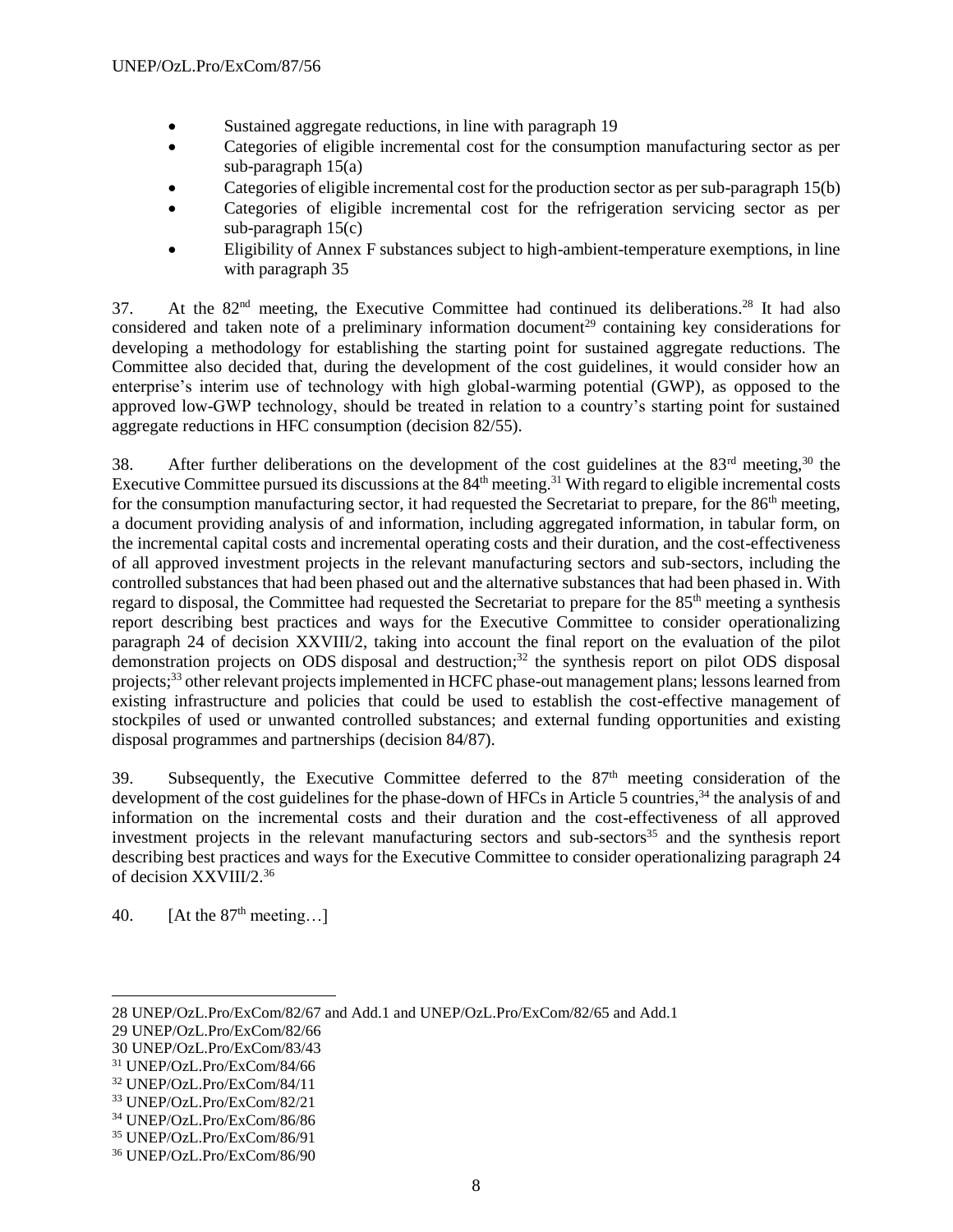# *Energy efficiency while phasing down HFCs*

41. Focusing on the document summarizing the parties' deliberations at the 40<sup>th</sup> Meeting of the Open-Ended Working Group and the Thirtieth Meeting of the Parties in relation to the report by the Technology and Economic Assessment Panel on issues related to energy efficiency,  $37$  at the  $82<sup>nd</sup>$  meeting, the Executive Committee had decided to provide flexibility for Article 5 parties engaged in enabling activities in relation to implementation of the Kigali Amendment, should they so wish, to undertake a number of activities using the funding already approved. Those activities comprised: development and enforcement of policies and regulations to avoid market penetration of energy-inefficient refrigeration, air-conditioning and heat-pump equipment; promotion of access to energy-efficient technologies in those sectors; and targeted training on certification, safety and standards, awareness-raising and capacity-building aimed at maintaining and enhancing the energy efficiency (decision 82/83). At the same meeting, one non-Article 5 country had offered<sup>38</sup> to make another additional voluntary contribution to the Multilateral Fund to be used in demonstrating how to operationalize decision XXX/5. After extensive discussion, the Executive Committee had taken note of the offer.

42. At the 83<sup>rd</sup> meeting, the Executive Committee had considered three documents on energy efficiency requested at the 82nd meeting: a paper on ways to operationalize paragraph 16 of decision XXVIII/2 and paragraph 2 of decision XXX/5 of the Parties,<sup>39</sup> a paper on information on relevant funds and financial institutions mobilizing resources for energy efficiency that may be utilized when phasing down HFCs<sup>40</sup> and a summary of the report by the Technology and Economic Assessment Panel on matters related to energy efficiency with regard to the issues identified in decision  $82/83$ (e).<sup>41</sup> Substantial discussions had taken place in plenary on all three matters, and a contact group had been set up to consider them further. Within the allotted time, the contact group was only able to discuss ways to operationalize paragraph 16 of decision XXVIII/2 and paragraph 2 of decision XXX/5. The Executive Committee had therefore decided to continue discussing that matter at its 84th meeting on the basis of a text provided by the Secretariat, upon request of the contact group, to aid the group in its deliberations, and to defer to the 84<sup>th</sup> meeting consideration of the issues raised by the other two documents.

43. At the 84<sup>th</sup> meeting, the Executive Committee had reconstituted the contact group on energy efficiency formed at the 83rd meeting. Following discussions in the contact group, the Executive Committee had noted the information on relevant funds and financial institutions mobilizing resources for energy efficiency that might be utilized when phasing down  $HFCs<sup>42</sup>$  and requested the Secretariat to prepare, in consultation with implementing agencies, a document for the 85<sup>th</sup> meeting that could provide a framework for consultations with relevant funds and financial institutions to explore, at both the governing and operational levels, the mobilization of financial resources, additional to those provided by the Multilateral Fund, for maintaining or enhancing energy efficiency when replacing HFCs with low-GWP refrigerants in the refrigeration and air-conditioning sector. The Secretariat has also been requested to continue the informal exchange of information with relevant funds and financial institutions, including for the preparation of that document (decision 84/89). The Committee had taken note of the updated summary of the report by the Technology and Economic Assessment Panel on matters related to energy efficiency with regard to the issues identified in decision 82/83(e),<sup>43</sup> with the understanding that the Secretariat would not be required to update the summary further, and decided to continue discussing ways to operationalize

<sup>37</sup> UNEP/OzL.Pro/ExCom/82/65 and Add.1

<sup>38</sup> UNEP/OzL.Pro/ExCom/82/Inf.3

<sup>39</sup> UNEP/OzL.Pro/ExCom/83/40

<sup>40</sup> UNEP/OzL.Pro/ExCom/83/41

<sup>41</sup> UNEP/OzL.Pro/ExCom/83/42

<sup>42</sup> UNEP/OzL.Pro/ExCom/84/68

<sup>43</sup> UNEP/OzL.Pro/ExCom/84/69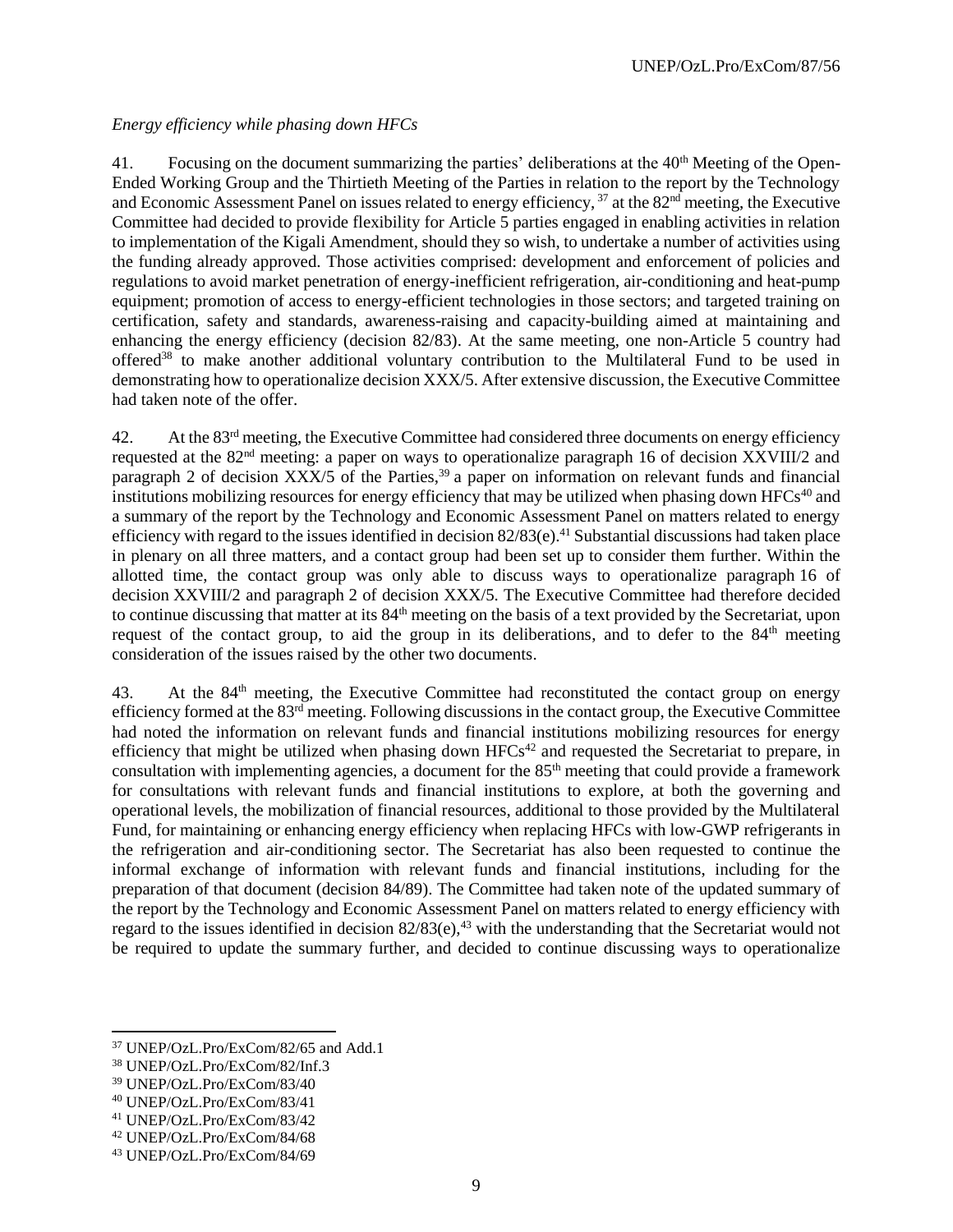paragraph 16 of decision XXVIII/2 and paragraph 2 of decision XXX/5 of the Parties<sup>44</sup> at its  $85<sup>th</sup>$  meeting (decision 84/88).

44. At the 86<sup>th</sup> meeting, the reconstituted contact group considered the document produced by the Secretariat on a framework for consultations with relevant funds and financial institutions to explore the mobilization of additional financial resources for maintaining or enhancing energy efficiency when replacing HFCs with low-GWP refrigerants in the refrigeration and air conditioning sector<sup>45</sup> (decision 84/89). Following its discussions, the Executive Committee decided to continue, at its 87<sup>th</sup> meeting, consideration of the framework on the basis of the working document produced by the contact group at the  $86<sup>th</sup>$  meeting (decision  $86/94$ ).

45. Also at the 86th meeting, the Executive Committee deferred consideration of the paper on ways to operationalize paragraph 16 of decision XXVIII/2 and paragraph 2 of decision XXX/5 of the Parties<sup>46</sup> to the  $87<sup>th</sup>$  meeting.

46. [At the  $87<sup>th</sup>$  meeting...]

### *Ongoing activities with regard to the consumption manufacturing sector*

47. With regard to the eligible incremental costs for the consumption manufacturing sector, further to agreeing on the categories of eligible incremental costs proposed in decision XXVIII/2, the Executive Committee had discussed cost-effectiveness thresholds and had considered that additional information was required to enable it to reach a decision on eligible incremental costs and that it was necessary to gain experience in the incremental capital costs and incremental operating costs associated with phasing down HFCs. It had therefore agreed, in decisions 78/3 and 79/45, to consider, up to the  $84<sup>th</sup>$  meeting,<sup>47</sup> approving a limited number of stand-alone HFC investment projects fulfilling certain prerequisites, to be considered on a case-by-case basis in terms of technology maturity, replicability and geographic distribution. It had agreed that relevant project completion reports should include detailed information on the eligible incremental costs, any possible savings incurred and relevant factors that facilitated their implementation.

48. At the 84th meeting, the Executive Committee had decided that it would consider proposals for HFC-related stand-alone investment projects up to the  $87<sup>th</sup>$  meeting, in accordance with the criteria set out in decisions  $78/3(g)$ ,  $79/45$  and  $81/53$ , and prioritizing projects in the stationary air-conditioning, commercial refrigeration and mobile air-conditioning sectors (decision 84/53).

49. By the 87<sup>th</sup> meeting, the Executive Committee had approved a total of US \$?? for ?? HFC-related investment projects to phase out ?? metric tonnes (??  $CO_2$ -equivalent tonnes) in ?? Article 5 countries, funded from both the additional voluntary contributions and from the regular contributions.

### *Ongoing activities with regard to the refrigeration servicing sector*

50. With regard to the refrigeration servicing sector, further to agreeing on the categories of eligible incremental cost proposed in decision XXVIII/2, and pursuant to sub-paragraph 15(c) and paragraph 16 of decision  $XXVIII/2$ , at its  $80<sup>th</sup>$  meeting the Executive Committee had requested the Secretariat to prepare, in cooperation with bilateral and implementing agencies, a preliminary document on all aspects relating to the sector that supported HFC phase-down, for submission to the  $82<sup>nd</sup>$  meeting.<sup>48</sup>

 $\overline{\phantom{a}}$ <sup>44</sup> UNEP/OzL.Pro/ExCom/84/67

<sup>45</sup> UNEP/OzL.Pro/ExCom/86/93

<sup>46</sup> UNEP/OzL.Pro/ExCom/86/92

 $47$  Decision 81/53

<sup>48</sup> Decision 80/76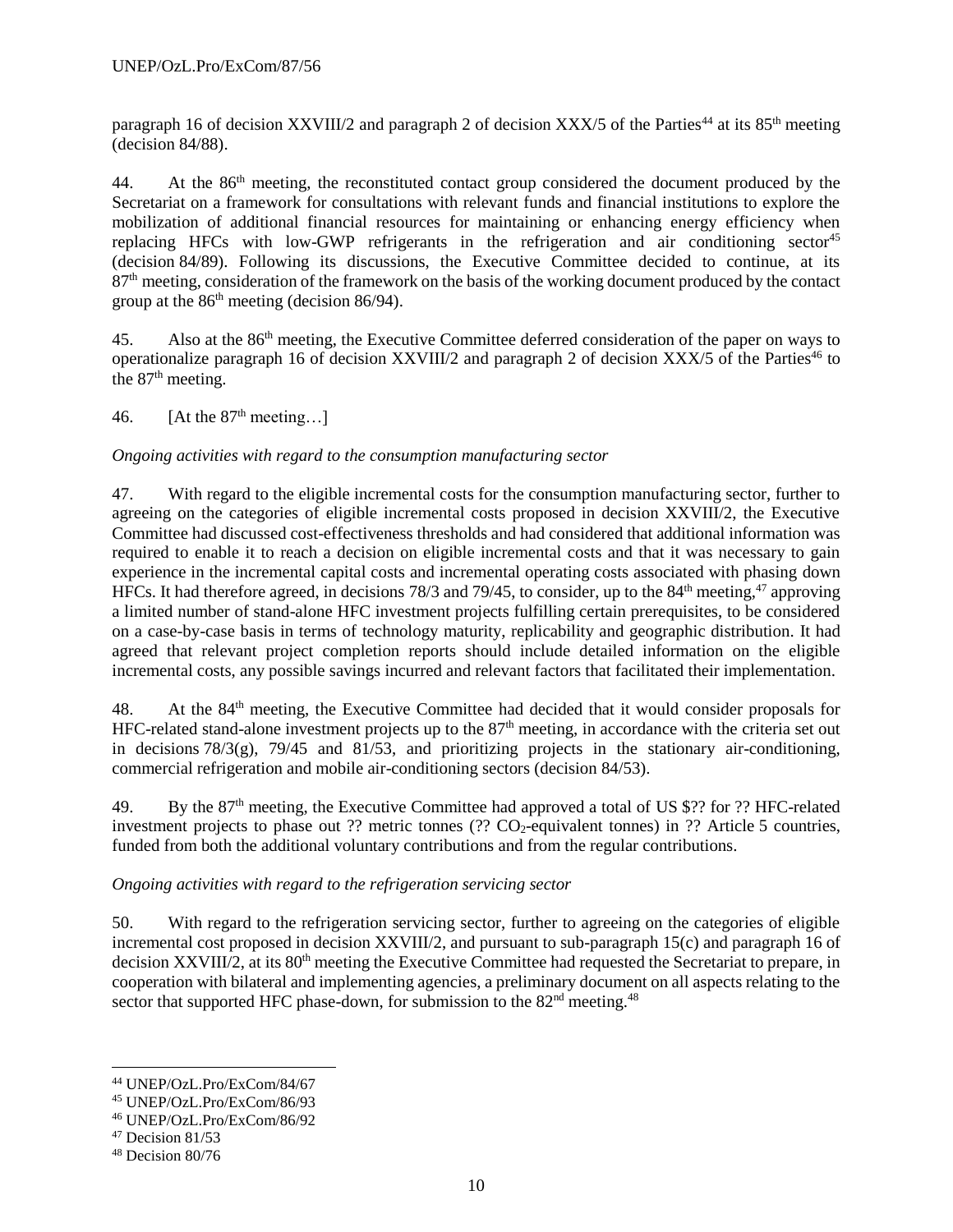51. At the  $82<sup>nd</sup>$  meeting, the Executive Committee had considered such a document<sup>49</sup> and, before taking note of that document, discussed a number of the issues therein, including energy efficiency in the refrigeration servicing sector; synergies between HCFC phase-out and HFC phase-down activities in the refrigeration servicing sector; national institutions and their level of ownership, including in relation to the training of technicians; and market penetration of low-GWP alternative technologies.

52. During its discussions on the cost guidelines at the 83rd meeting, the Committee had requested the Secretariat to prepare, for the 85<sup>th</sup> meeting, a document analysing the level and modalities of funding for HFC phase-down in the refrigeration servicing sector, in light of the information provided in the document from the 82nd meeting and guidance provided by the Executive Committee, including the flexibility that Article 5 countries had in implementing their servicing sector activities in line with their national circumstances and the planned and ongoing activities in their HPMPs (decision 83/65). At the 86<sup>th</sup> meeting, the Executive Committee deferred consideration of that document<sup>50</sup> to the  $87<sup>th</sup>$  meeting.

53.  $[At the 87<sup>th</sup> meeting...]$ 

### Draft guidelines for funding of the preparation of HFC phase-down plans

54. At the 84th meeting, the Executive Committee had discussed the possibility of finding a way to fund the preparation of HFC phase-down plans pending the finalization of the cost guidelines for the HFC phase-down. It had decided to request the Secretariat to prepare, for the 85<sup>th</sup> meeting, draft guidelines for the preparation of HFC phase-down plans for Article 5 countries that would include an overarching strategy and a stage I to meet the freeze in consumption and the 10 per cent reduction, taking into account lessons learned during the preparation of guidelines for project preparation for HPMPs, including the sectors, as defined in decision 56/16. This had been on the understanding that the draft guidelines would address the need for policies and commitments on the part of Article 5 Parties to ensure limits on growth or reductions in HFC consumption that were sustained over time; that they would include the proposed levels of funding for the preparation of stage I of HFC phase-down plans; and that requests for funding for the preparation of stage I of HFC phase-down plans would be considered once the draft guidelines had been agreed by the Executive Committee.

55. The Secretariat had also been requested to prepare a document discussing potential strategies, policy measures and commitments, as well as projects and activities that could be integrated within stage I of HFC phase-down plans for Article 5 countries to ensure limits on growth and reductions in HFC consumption that were sustained over time, taking into account the parallel or integrated implementation of HCFC phase-out and HFC phase-down activities, where appropriate (decision 84/54) (see *Parallel or integrated implementation of HCFC phase-out and HFC phase-down activities,* below).

56. At the 86th meeting, the Executive Committee considered the draft guidelines for the preparation of HFC phase-down plans for Article 5 countries, <sup>51</sup> but consideration of the document discussing potential strategies, policy measures and commitments, as well as projects and activities that could be integrated within stage I of HFC phase-down plans for Article 5 countries<sup>52</sup> was deferred to the  $87<sup>th</sup>$  meeting. The Executive Committee decided to continue consideration of the draft guidelines for the preparation of HFC phase-down plans for Article 5 countries at its 87th meeting, on the basis of the working document produced by the contact group formed at the 86<sup>th</sup> meeting (decision 86/93). Pursuant to that decision consideration of all the requests for preparatory funding for HFC phase-down plans included in the work programme

<sup>49</sup> UNEP/OzL.Pro/ExCom/82/64

<sup>50</sup> UNEP/OzL.Pro/ExCom/86/89

<sup>51</sup> UNEP/OzL.Pro/ExCom/86/88

<sup>52</sup> UNEP/OzL.Pro/ExCom/86/87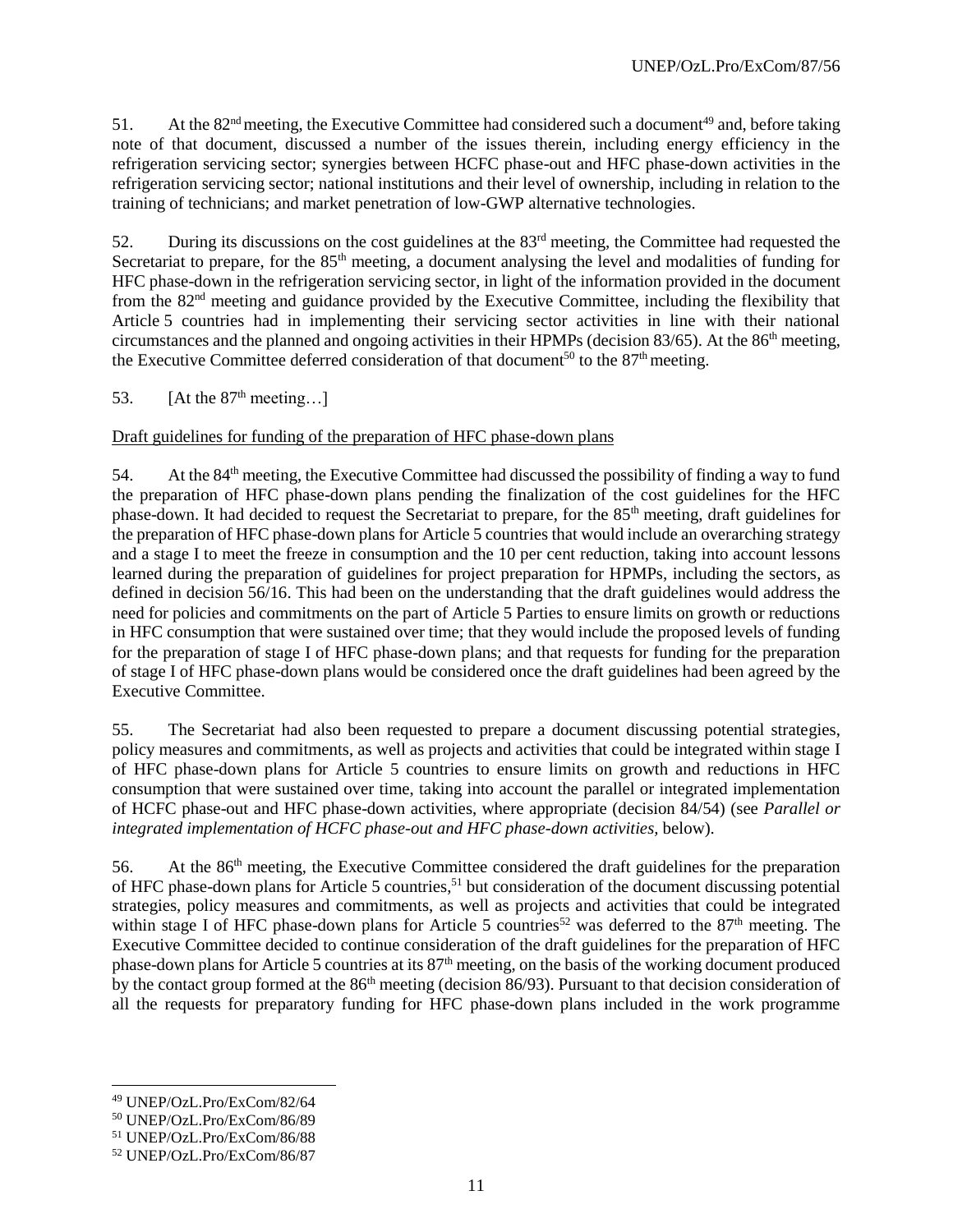amendments of UNDP,<sup>53</sup> UNEP,<sup>54</sup> UNIDO<sup>55</sup> and the World Bank<sup>56</sup>, and by the Government of Germany in the document on bilateral cooperation,<sup>57</sup> including proposals submitted to the  $85<sup>th</sup>$  meeting and deferred to the 86<sup>th</sup> meeting, was also deferred to the 87<sup>th</sup> meeting (decisions 86/55 to 86/57, 86/59 and 86/60).

57. [At the  $87<sup>th</sup>$  meeting...]

# Key aspects related to HFC-23 by-product-control technologies

58. At its 78<sup>th</sup> meeting,<sup>58</sup> 79<sup>th</sup> meeting,<sup>59</sup> 80<sup>th</sup> meeting,<sup>60</sup> and 81<sup>st</sup> meeting,<sup>61</sup> the Executive Committee had considered documents on the key aspects related to HFC-23 by-product-control technologies; and at its  $82<sup>nd</sup>$  meeting, it had considered a document<sup>62</sup> on cost-effective options for controlling HFC-23 by-product emissions and a report<sup>63</sup> on options for the control of HFC-23 by-product emissions in Argentina, both prepared pursuant to decision 81/68.

59. Noting the two documents, the Committee had approved US \$75,000 for UNIDO to enable the agency to submit, at the 83<sup>rd</sup> meeting, on behalf of the Government of Argentina, project proposal options that would enable the Government to comply with the HFC-23 by-product control obligations under the Kigali Amendment. The Committee was to consider each of the project proposal options and discuss the criteria for funding the activities related to the compliance obligations of Article 5 parties. In that respect, the Committee had requested the Secretariat to contract an independent consultant to undertake a technical audit of the HCFC-22 swing plant in Argentina to determine the cost of closing the plant (decision 82/85).

60. At the  $83<sup>rd</sup>$  meeting, the Executive Committee had considered a document,<sup>64</sup> prepared pursuant to decision 82/85, that consisted of two parts: part I provided details of the proposal to control HFC-23 by-product in Argentina, along with a summary of the technical audit carried out by the independent consultant and the related Secretariat's comments; and part II identified policy issues related to controls of HFC-23 by-product emissions in Article 5 parties for which the Secretariat was seeking the guidance of the Executive Committee. Noting the document, the Executive Committee had decided to defer to the 84<sup>th</sup> meeting further consideration of the project proposal to control HFC-23 by-product emissions in Argentina and the associated policy issues raised by the Secretariat (decision 83/66).

61. At the same meeting, the Executive Committee had also considered a request for project preparation for the control of HFC-23 by-product emissions in the HCFC production sector in Mexico that had been submitted as part of the work programme of UNIDO for 2019.<sup>65</sup> The Committee had approved US \$55,000 for UNIDO to enable the agency to submit, to the 84<sup>th</sup> meeting, on behalf of the Government of Mexico, project proposal options that would enable the Government to comply with the HFC-23 by-product control obligations under the Kigali Amendment. UNIDO had been requested to include, in its submission to the 84<sup>th</sup> meeting, information regarding the relationship between the country's control of HFC-23 by-product emissions and the nationally determined contributions of the Government of Mexico under the Paris Agreement. The Secretariat had been requested to prepare a document reviewing each of the project

<sup>53</sup> UNEP/OzL.Pro/ExCom/86/33 and Corr.1

<sup>54</sup> UNEP/OzL.Pro/ExCom/86/34

<sup>55</sup> UNEP/OzL.Pro/ExCom/86/35 and Corr.1

<sup>56</sup> Paragraphs 7 to 9 of document UNEP/OzL.Pro/ExCom/86/31

<sup>57</sup> UNEP/OzL.Pro/ExCom/86/32

<sup>58</sup> UNEP/OzL.Pro/ExCom/78/9 and Corr.1

<sup>59</sup> UNEP/OzL.Pro/ExCom/79/48, Corr.1, Corr.2 and Add.1, pursuant to decision 78/5

<sup>60</sup> UNEP/OzL.Pro/ExCom/80/56 and Add.1, pursuant to decision 79/47

<sup>61</sup> UNEP/OzL.Pro/ExCom/81/54, pursuant to decision 80/77

<sup>62</sup> UNEP/OzL.Pro/ExCom/82/68 and Corr.1

<sup>63</sup> UNEP/OzL.Pro/ExCom/82/69

<sup>64</sup> UNEP/OzL.Pro/ExCom/83/44

<sup>65</sup> UNEP/OzL.Pro/ExCom/83/19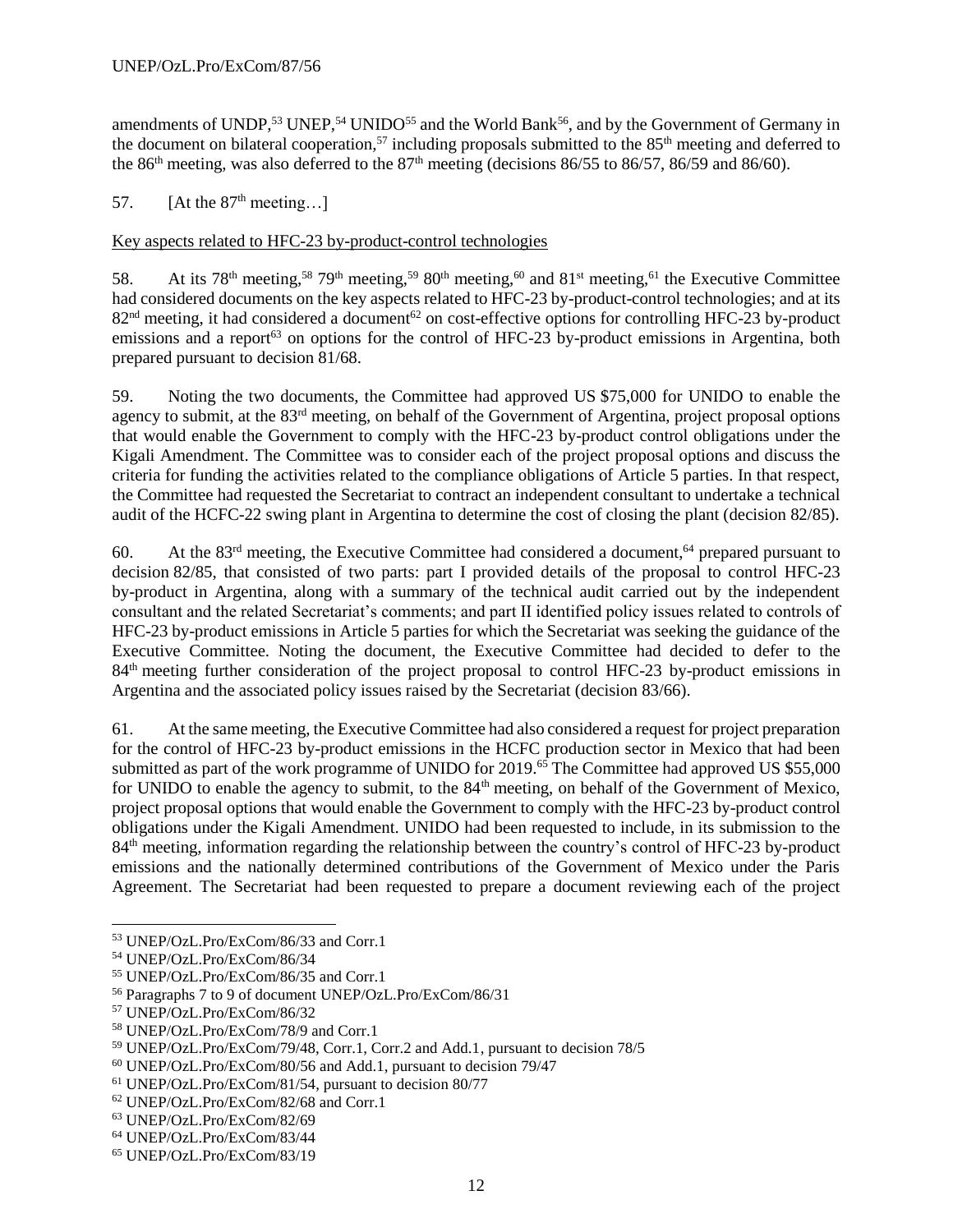proposal options submitted, for consideration at the 84<sup>th</sup> meeting. The Executive Committee had decided to discuss the criteria for funding the activities related to the compliance obligations of Article 5 countries with respect to HFC-23 by-production emission controls at the  $84<sup>th</sup>$  meeting (decision 83/67).

62. At the  $84<sup>th</sup>$  meeting, the Executive Committee had considered a three-part document<sup>66</sup> on policy issues arising in projects in Argentina and Mexico; policy issues arising in the project in Argentina; and policy issues arising in the project in Mexico, and individual documents on the projects in Argentina<sup>67</sup> and Mexico.<sup>68</sup>

63. Following discussion in a contact group, the Executive Committee had deferred to the  $85<sup>th</sup>$  meeting its consideration of the projects to control HFC-23 by-product emissions in Argentina and Mexico and had requested the Secretariat to provide further analysis of the project in Argentina, also at the 85<sup>th</sup> meeting, based on any additional information provided by the Government of Argentina through UNIDO (decisions 84/90 and 84/91). In line with the intersessional approval process established for that meeting, the Executive Committee decided to consider the two project proposals and related policy matters at its  $86<sup>th</sup>$  meeting and to defer, to the  $87<sup>th</sup>$  meeting, consideration of the other policy matters.

64. After considering the proposal for Mexico<sup>69</sup> at the  $86<sup>th</sup>$  meeting, the Executive Committee, noting a number of commitments made by the Government of Mexico, approved, in principle, US \$3,833,384, plus agency support costs, to enable the Government to comply with the HFC-23 by-product emission control obligations under the Kigali Amendment, along with the first tranche of the project to control and phase out HFC-23 by-product emissions at Quimobásicos, Mexico, and the corresponding 2021–2022 implementation plan. It requested the Secretariat, in cooperation with UNIDO, to prepare a draft Agreement between the Government of Mexico and the Executive Committee for consideration at the 87<sup>th</sup> meeting, in light of the guidance provided by the Executive Committee at the 86<sup>th</sup> meeting, and invited the Government of Mexico, after the completion of the project, to consider requesting additional funding, for independent verification of the HFC-23 by-product generated, destroyed, sold, stored and emitted, under the subsequent stage of its HPMP, until approval of the HFC phase-down plan for the country, at which time verification would continue under that plan (decision 86/96).

65. The Executive Committee decided to continue consideration of the project to control HFC-23 by-product emissions in Argentina<sup>70</sup> at the 87<sup>th</sup> meeting, noting the working document containing a draft decision on that project that had been considered by the contact group at the 86<sup>th</sup> meeting and that the Government of Argentina, through UNIDO, would submit a counterproposal for consideration at the 87<sup>th</sup> meeting (decision 86/95).

66. [At the  $87<sup>th</sup>$  meeting...]

### Parallel or integrated implementation of HCFC phase-out and HFC phase-down activities

 $67.$  At the  $81<sup>st</sup>$  meeting, the Executive Committee had requested the Secretariat to submit to the 84th meeting analysis, conducted in consultation with the bilateral and implementing agencies, of the implications of parallel or integrated implementation of HCFC phase-out and HFC phase-down activities, taking into account, inter alia, resource availability and cost-effectiveness and the capacity of Fund institutions and Article 5 countries, especially national ozone units and programme management units. After considering that document<sup>71</sup> at the  $84<sup>th</sup>$  meeting, the Executive Committee had requested the Secretariat to prepare an update of the analysis for the 87<sup>th</sup> meeting and to take into account the opportunities for

<sup>66</sup> UNEP/OzL.Pro/ExCom/84/70

<sup>67</sup> UNEP/OzL.Pro/ExCom/84/71

<sup>68</sup> UNEP/OzL.Pro/ExCom/84/72

<sup>69</sup> UNEP/OzL.Pro/ExCom/86/96

<sup>70</sup> UNEP/OzL.Pro/ExCom/86/95

<sup>71</sup> UNEP/OzL.Pro/ExCom/84/65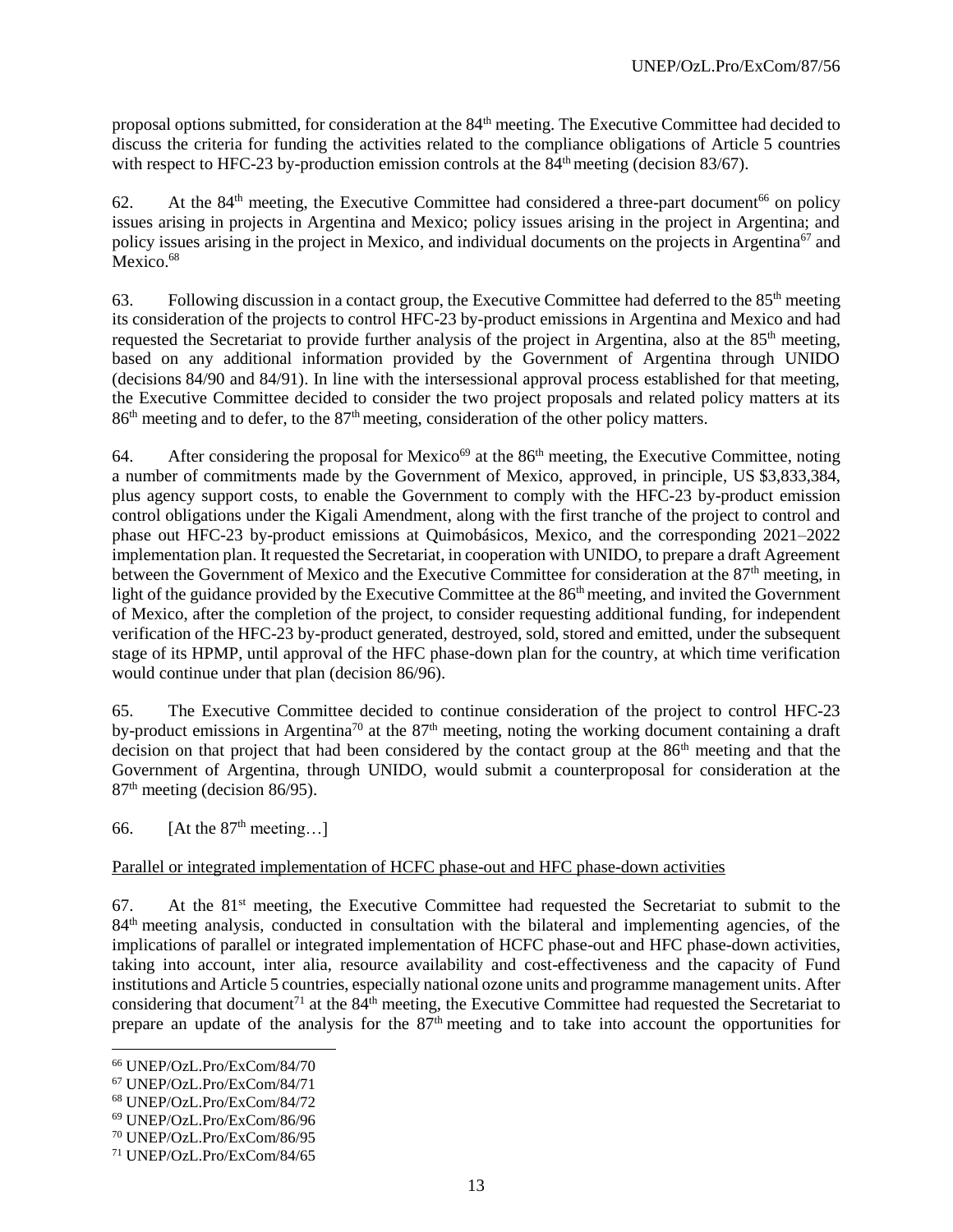integrated implementation of the phase-out of HCFC and phase-down of HFCs in the refrigeration servicing sector when developing the document on analysis of the level and modalities of funding for the HFC phase-down in the refrigeration servicing sector requested by decision 83/65 (decision 84/86) (see *Ongoing activities with regard to the refrigeration servicing sector*, above).

68. [At the  $87<sup>th</sup>$  meeting...]

Potential delay in the implementation of time-sensitive HFC-related activities

69. At the  $85<sup>th</sup>$ ,  $86<sup>th</sup>$  [and  $87<sup>th</sup>$  meetings] the Executive Committee advised bilateral and implementing agencies to continue assisting all Article 5 Parties in implementing the ongoing activities, irrespective of their completion dates, taking into account the constraints imposed by the COVID-19 pandemic, and to report back to the subsequent meeting on those specific activities that required an extension of their completion dates (decisions 85/20, 86/50 [and 87/??]).

# **II. PROJECTS, THEIR IMPLEMENTATION AND MONITORING**

### **(i) Fund achievement since inception<sup>72</sup>**

70. By the 87<sup>th</sup> meeting, since 1991, ?? projects and activities (excluding cancelled and transferred projects) had been approved. The total amount of ODS to be eliminated through implementation of those projects amounted to ?? ODP tonnes, of which a total of ?? ODP tonnes had already been phased out (involving both consumption and production). The geographical and sectoral distribution of phase-out in all approved projects and activities and funds approved since inception is shown in the table below.

| <b>Description</b>             | Number of<br>projects | Consumption<br><b>ODP</b> tonnes<br>approved* | <b>Consumption</b><br><b>ODP</b> tonnes<br>phased out* | <b>Production</b><br><b>ODP</b> tonnes<br>approved*                                                  | <b>Production</b><br><b>ODP</b> tonnes<br>phased out* | <b>Funds</b><br>approved*<br>$(US \$ |
|--------------------------------|-----------------------|-----------------------------------------------|--------------------------------------------------------|------------------------------------------------------------------------------------------------------|-------------------------------------------------------|--------------------------------------|
| <b>Region</b>                  |                       |                                               |                                                        |                                                                                                      |                                                       |                                      |
| Africa                         |                       |                                               |                                                        | To be completed To be completed To be completed To be completed                                      |                                                       | To be completed To be completed      |
| Asia and<br>Pacific            |                       |                                               |                                                        | To be completed To be completed To be completed To be completed                                      |                                                       | To be completed To be completed      |
| Europe                         |                       |                                               |                                                        | To be completed To be completed To be completed To be completed To be completed To be completed      |                                                       |                                      |
| Latin America<br>and Caribbean |                       |                                               |                                                        | To be completed To be completed To be completed To be completed To be completed To be completed      |                                                       |                                      |
| Global                         |                       |                                               |                                                        | To be completed To be completed To be completed To be completed To be completed To be completed      |                                                       |                                      |
| <b>Sector</b>                  |                       |                                               |                                                        |                                                                                                      |                                                       |                                      |
| Aerosol                        |                       |                                               |                                                        | To be completed To be completed To be completed To be completed To be completed To be completed      |                                                       |                                      |
| Destruction                    |                       |                                               |                                                        | To be completed To be completed To be completed To be completed                                      | To be completed To be completed                       |                                      |
| Fire-fighting                  |                       |                                               |                                                        | To be completed  To be completed  To be completed  To be completed  To be completed  To be completed |                                                       |                                      |
| Foam                           |                       |                                               |                                                        | To be completed To be completed To be completed To be completed                                      | To be completed To be completed                       |                                      |
| Fumigant                       |                       |                                               |                                                        | To be completed To be completed To be completed To be completed                                      | To be completed To be completed                       |                                      |
| Halon                          |                       |                                               |                                                        | To be completed To be completed To be completed To be completed                                      | To be completed To be completed                       |                                      |
| Multi-sector                   |                       |                                               |                                                        | To be completed To be completed To be completed To be completed                                      | To be completed To be completed                       |                                      |
| Other                          |                       |                                               |                                                        | To be completed To be completed To be completed To be completed                                      | To be completed To be completed                       |                                      |
| Process agent                  |                       |                                               |                                                        | To be completed To be completed To be completed To be completed                                      | To be completed To be completed                       |                                      |
| Phase-out                      |                       |                                               |                                                        | To be completed To be completed To be completed To be completed To be completed To be completed      |                                                       |                                      |
| plan                           |                       |                                               |                                                        |                                                                                                      |                                                       |                                      |
| Production                     |                       |                                               |                                                        | To be completed To be completed To be completed To be completed To be completed To be completed      |                                                       |                                      |
| Refrigeration                  |                       |                                               |                                                        | To be completed To be completed To be completed To be completed                                      | To be completed To be completed                       |                                      |
| Several                        |                       |                                               |                                                        | To be completed To be completed To be completed To be completed                                      | To be completed To be completed                       |                                      |
| Solvent                        |                       |                                               |                                                        | To be completed To be completed To be completed To be completed                                      | To be completed To be completed                       |                                      |
| Sterilant                      |                       |                                               |                                                        | To be completed To be completed To be completed To be completed To be completed To be completed      |                                                       |                                      |
| <b>Total</b>                   |                       |                                               |                                                        | To be completed To be completed To be completed To be completed To be completed To be completed      |                                                       |                                      |

\* Excluding cancelled and transferred projects and including agency support costs, where applicable.

 $\overline{a}$  $72$  Refers only to projects approved under regular contributions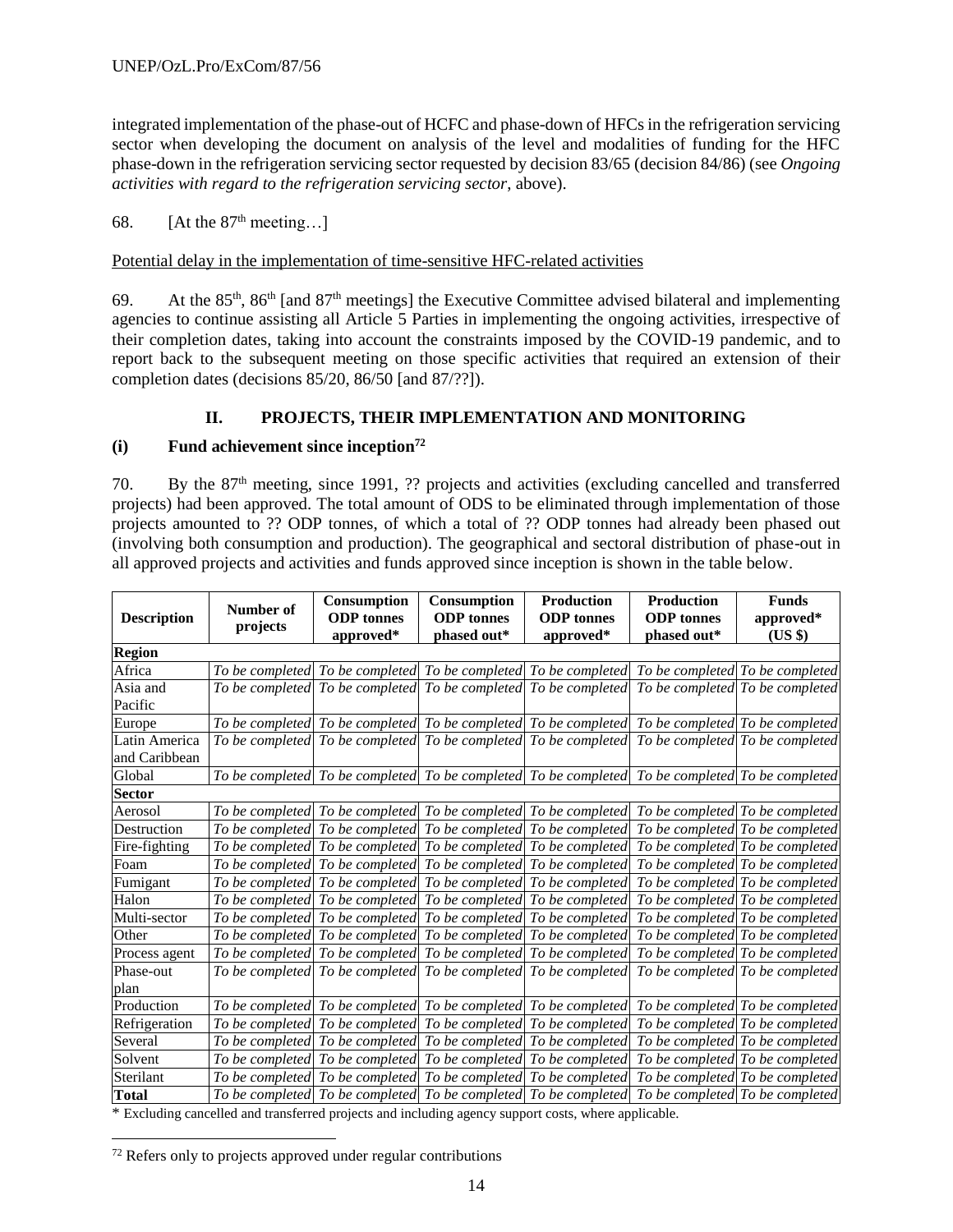71. The total funding approved by the Executive Committee since 1991 to achieve ODS phase-out amounts to US \$?? including US \$?? in agency support costs (excluding cancelled and transferred projects). Of the total project funds approved, the amounts allocated to, and disbursed by, the bilateral agencies and each of the implementing agencies, are shown in the table below.

| <b>Agency</b>    | Funds approved* $(US $)$ | Agency support costs* (US $\parallel$ ) Funds disbursed** (US $\parallel$ ) |                 |
|------------------|--------------------------|-----------------------------------------------------------------------------|-----------------|
| <b>Bilateral</b> | To be completed          | To be completed                                                             | To be completed |
| <b>UNDP</b>      | To be completed          | To be completed                                                             | To be completed |
| <b>UNEP</b>      | To be completed          | To be completed                                                             | To be completed |
| <b>UNIDO</b>     | To be completed          | To be completed                                                             | To be completed |
| World Bank       | To be completed          | To be completed                                                             | To be completed |
| <b>Total</b>     | To be completed          | To be completed                                                             | To be completed |

\* As at ?? July 2021 (excluding cancelled and transferred projects)

\*\* As at ?? (excluding cancelled and transferred projects)

### **(ii) Projects and activities approved during the reporting period**

72. During the reporting period, the Executive Committee approved a total of ?? additional projects and activities, with a planned phase-out of ?? ODP tonnes of production and consumption of HCFCs and ?? metric tonnes of HFCs, amounting to US \$??, including US \$?? in agency support costs, as per the table below.

| Agency           | Funds approved (US \$) | Agency support costs (US \$) | Total (US \$)   |
|------------------|------------------------|------------------------------|-----------------|
| <b>Bilateral</b> | To be completed        | To be completed              | To be completed |
| <b>UNDP</b>      | To be completed        | To be completed              | To be completed |
| <b>UNEP</b>      | To be completed        | To be completed              | To be completed |
| <b>UNIDO</b>     | To be completed        | To be completed              | To be completed |
| World Bank       | To be completed        | To be completed              | To be completed |
| <b>Total</b>     | To be completed        | To be completed              | To be completed |

### Investment projects

### *HPMPs and HPPMPs*

73. At the 85<sup>th</sup> meeting, the Executive Committee approved tranches of stage I and stage II of HPMPs for eight countries, including first tranches of stage II of HPMPs for five countries and tranches of sector plans under stage II of the HPMP for one country (decisions 85/24 to 85/28 and 85/30 to 85/36).

74. At the 86<sup>th</sup> meeting, the Executive Committee approved tranches of stage I and stage II of HPMPs for 24 countries, comprising the first tranche of stage I of the HPMP one country (Syrian Arab Republic), the first tranche of stage II of the HPMPs for 20 countries and other tranches of stage II of the HPMPs for three countries, as well the first tranche of stage II of a regional HPMP for 12 countries (decisions 86/63 to 86/77, 86/79 to 86/85 and 86/89 to 86/91). The Committee also approved the first tranche of stage III of HPMPs for three countries (Dominican Republic, Panama and Uruguay) (decisions 86/86 to 86/88).

75.  $[At the 87<sup>th</sup> meeting,...]$ 

76. By the end of the 87th meeting, commitments in principle associated with stages I, II and III of HPMPs approved since the inception of the Fund totalled US \$??, including agency support costs.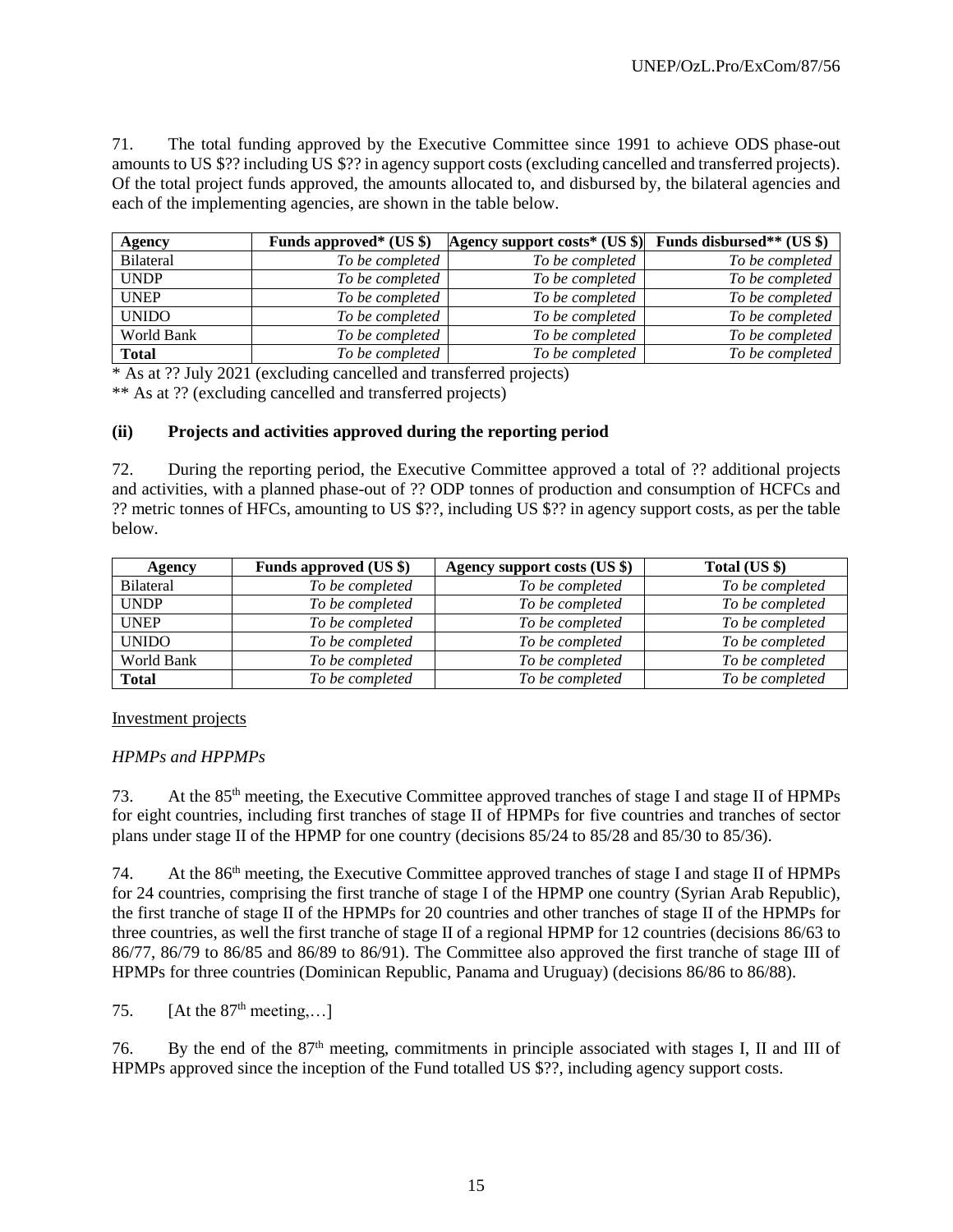# *HFC-related projects*

77. At the  $86<sup>th</sup>$  meeting, the Executive Committee approved the request for funding, deferred from 85th meeting, for project preparation for a stand-alone HFC investment project for one country in the amount of US \$30,000, plus agency support costs. It also approved on an exceptional basis, the deadline for the submission of the full proposal for that project to the 88<sup>th</sup> meeting, given that the project proposal could not be submitted by the submission deadline established in decision 84/53 (decision 86/58).

# 78.  $[At the 87<sup>th</sup> meeting...]$

### Non-investment activities

79. At the 85<sup>th</sup> meeting, the Executive Committee considered the work programmes of UNDP,<sup>73</sup> UNEP,<sup>74</sup> and UNIDO<sup>75</sup> for 2020. The requests for institutional strengthening renewal projects, for project preparation for stages II and III of HPMPs and for technical assistance for enabling activites pursuant to decision 79/46 were approved as part of the list of projects submitted for blanket approval (decision 85/22). The Committee agreed to defer to the 86<sup>th</sup> meeting consideration of the requests for project preparation for HFC phase-down plans and preparation for a project for the conversion of R-410A to R-290 in the manufacture of air-conditioning units at J.M. Group/Mina factory in Sudan.

80. At the 85<sup>th</sup> meeting, the Executive Committee requested relevant bilateral and implementing agencies to include in their amendments to their respective work programmes, due for submission to the 86th meeting, funding in the amount of US \$30,000 plus agency support costs for verification reports for stage II or stage III of the HPMPs for 16 LVC countries. (decision 85/21).

81. At the  $86<sup>th</sup>$  meeting, the majority of the amendments to the 2020 work programmes of UNDP,<sup>76</sup>  $UNEP<sup>77</sup>$  and  $UNIDO<sup>78</sup>$  were approved as part of the list of projects submitted for blanket approval (decision 86/53). They covered: renewal of institutional strengthening projects; preparation of verification reports on HCFC consumption; and preparation of stage II or stage III of HPMPs.

82. The work programme amendments of the World Bank submitted to the 86<sup>th</sup> meeting was not issued for consideration at the intersessional approval process,  $^{79}$  but for the extended one.

83. Pursuant to the decision by the Executive Committee, at the 86<sup>th</sup> meeting, to defer further consideration of the draft guidelines for the preparation of HFC phase-down plans for Article 5 countries to the 87th meeting (see decision 86/93). Consideration of all the requests for preparatory funding for HFC phase-down plans included in the work programme amendments of UNDP, UNEP, UNIDO and the World Bank, and by the Government of Germany in the document on bilateral cooperation<sup>80</sup>, was also deferred to the same meeting (see decisions 86/55, 86/56, 86/57, 86/59 and 86/60) (see *Part I (iii) Draft guidelines for funding of the preparation of HFC phase-down plans*, above).

 $\overline{\phantom{a}}$ 

<sup>73</sup> UNEP/OzL.Pro/ExCom/85/15

<sup>74</sup> UNEP/OzL.Pro/ExCom/85/16

<sup>75</sup> UNEP/OzL.Pro/ExCom/85/17

<sup>76</sup> UNEP/OzL.Pro/ExCom/86/33 and Corr.1

<sup>77</sup> UNEP/OzL.Pro/ExCom/86/34

<sup>78</sup> UNEP/OzL.Pro/ExCom/86/35 and Corr.1

<sup>79</sup> UNEP/OzL.Pro/ExCom/86/31, paras. 7 to 9

<sup>80</sup> UNEP/OzL.Pro/ExCom/86/32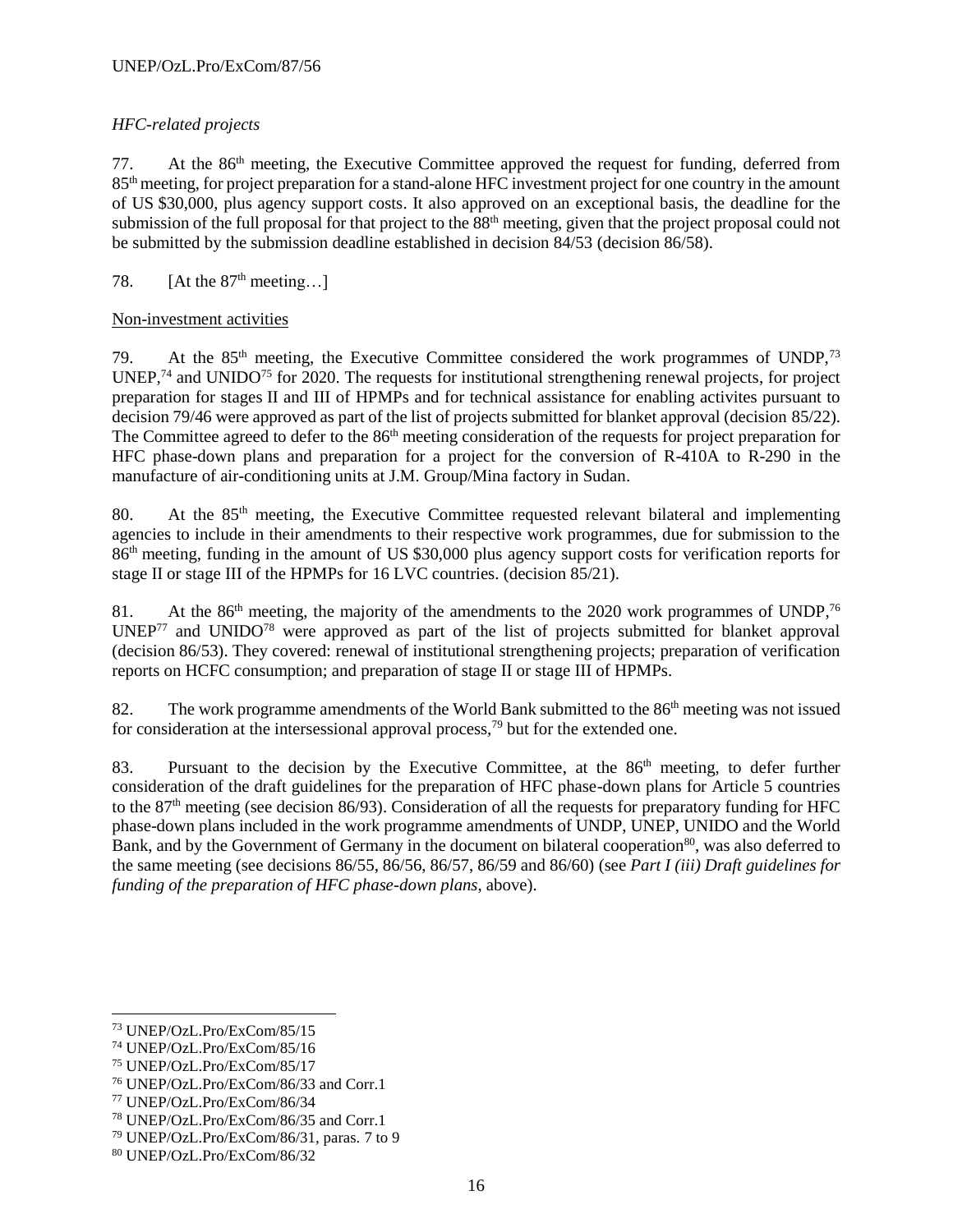84. [The 2021 work programmes of UNDP<sup>81</sup>, UNEP<sup>82</sup>, UNIDO<sup>83</sup> and the World Bank<sup>84</sup> were considered at the  $87<sup>th</sup>$  meeting ...]

### **(iii) Country programme data and prospects for compliance**

85. At the  $86<sup>th</sup>$  [and  $87<sup>th</sup>$ ] meetings, the Executive Committee considered documents on country programme data and prospect for compliance.<sup>85</sup>

86. At the 86<sup>th</sup> meeting, the Committee noted *inter alia* that 142 Parties had submitted country programme data for the year 2019 and requested the Secretariat to send letters to the Governments of two countries with outstanding country programme data reports, urging it to submit the reports as soon as possible. The Executive Committee deferred consideration of a draft updated revised format of section B1 of the country programme data reports to a future in-person meeting (decision 86/7).

87. [At the  $87<sup>th</sup>$  meeting...]

### **(iv) Evaluation**

88. At the 86<sup>th</sup> meeting, the Executive Committee noted the evaluation of the implementing agencies' performance against their 2019 business plans<sup>86</sup> and the fact that all the agencies had a quantitative assessment of their performance for 2019 of at least 83 on a scale of 100. Trend analysis indicated, however, that the performance of the implementing agencies had not improved in some indicators in 2019 in relation to 2018. The Executive Committee requested UNIDO to have open and constructive discussions with the national ozone units of Iraq to resolive any issues raised in the evaluation of its performance and to report back at the 87<sup>th</sup> meeting on the outcome of the discussion. All national ozone units were encouraged to submit, on a yearly basis and in a timely manner, their assessments of the qualitative performance of the bilateral and implementing agencies assisting their government (decision 86/8).

89. At the 86<sup>th</sup> meeting, the Executive Committee noted the revised desk study on the evaluation of the sustainability of the Montreal Protocol achievements<sup>87</sup> and invited the bilateral and implementing agencies to take into consideration, where appropriate, the findings and recommendations of the desk study when assisting Article 5 countries in preparing and implementing projects supported by the Multilateral Fund (decision 86/9). The Committee also noted the desk study on the evaluation of regional networks of national ozone officers and the terms of reference for the second phase of the evaluation; <sup>88</sup> invited the bilateral and implementing agencies to apply, where appropriate, the findings and recommendations of the evaluation; and approved the terms of reference for the second phase (decision 86/10). Furthermore, the Committee approved the terms of reference for the desk study for the evaluation of the demonstration projects on low-GWP alternatives to HCFCs<sup>89</sup> (decision 86/11). It deferred to the 87<sup>th</sup> meeting consideration of the desk study for the evaluation of energy efficiency in the servicing sector<sup>90</sup> (decision 86/12) and the draft monitoring and evaluation work programme for the year 2021.

90.  $[At the 87<sup>th</sup> meeting...]$ 

<sup>81</sup> UNEP/OzL.Pro/ExCom/87/??

<sup>82</sup> UNEP/OzL.Pro/ExCom/87/??

<sup>83</sup> UNEP/OzL.Pro/ExCom/87/??

<sup>84</sup> UNEP/OzL.Pro/ExCom/87/??

<sup>85</sup> UNEP/OzL.Pro/ExCom/86/8 [and UNEP/OzL.Pro/ExCom/87/??]

<sup>86</sup> UNEP/OzL.Pro/ExCom/86/9

<sup>87</sup> UNEP/OzL.Pro/ExCom/86/10

<sup>88</sup> UNEP/OzL.Pro/ExCom/86/11 and Corr.1

<sup>89</sup>UNEP/OzL.Pro/ExCom/86/12/Rev.1

<sup>90</sup>UNEP/OzL.Pro/ExCom/86/13 and Corr.1.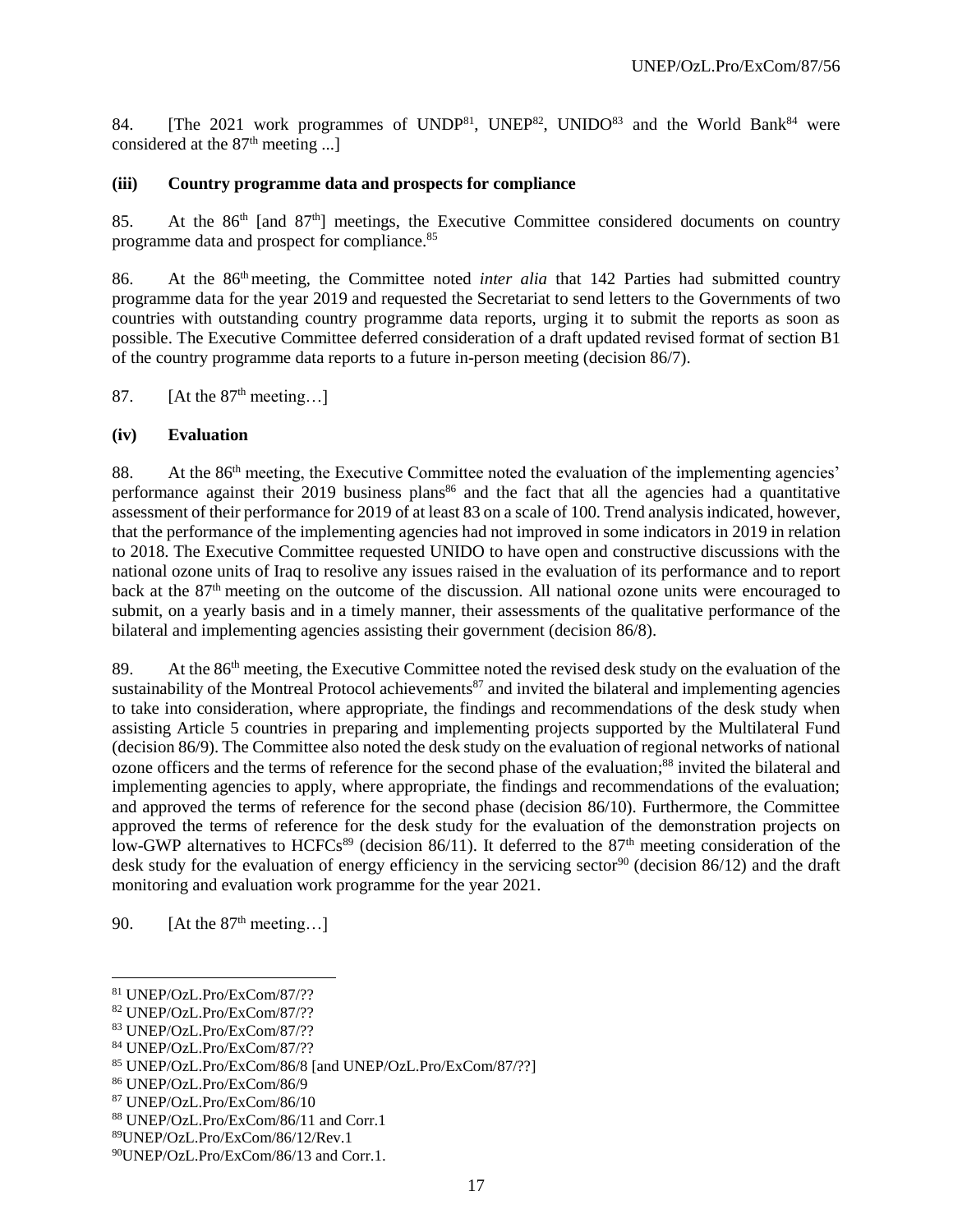# **(v) Progress report as at 31 December 2019**

91. At the 86<sup>th</sup> meeting, the Executive Committee noted the consolidated progress report of the Multilateral Fund as at 31 December 2019<sup>91</sup> and the efforts undertaken by the bilateral and implementing agencies in reporting their 2019 activities. It noted that the bilateral and implementing agencies would report, at the 87<sup>th</sup> meeting, on 94 projects with implementation delays and 55 ongoing projects or tranches of multiyear agreements recommended for additional status reports (decision 86/13).

92. At the same meeting, the Committee noted the progress reports of the bilateral and implementing agencies.<sup>92</sup> It approved extension of completion dates for 12 projects, cancelled four tranches of stage I of HPMPs, requested the return of balances from the cancelled tranches and one instituational strengthening project and requested the submission of annual progress reports on the implementation of remaining activities in a number of projects. Furthermore, it approved a variety of actions related to ongoing projects with specific issues<sup>93</sup> (decisions  $86/14$  to  $86/18$ ).

# **(vi) Tranche submission delays**

93. At the 86<sup>th</sup> meeting, the Executive Committee considered the report on tranche submission delays,  $94$ noting that 42 of the 89 activities (in 29 out of 66 countries) related to tranches of HPMPs due for submission had been submitted on time and that the bilateral and implementing agencies had indicated that the late submission of the tranches of HPMPs due for submission at the second meeting of 2020 would have no impact or was unlikely to have an impact on compliance and that there was no indication that any of the countries concerned were in non-compliance with the Montreal Protocol control measures. The Secretariat was requested to send letters to the governments concerned to communicate the Committee's decisions with regard to the tranche submission delays<sup>95</sup> (decision 86/44).

94.  $[At the 87<sup>th</sup> meeting...]$ 

# **(vii) Status reports and reports on projects with specific requirements**

95. At the 85<sup>th</sup> meeting, the Executive Committee considered all sections of a document on status reports and reports on projects with specific reporting requirements, <sup>96</sup> except for section III on reports for individual consideration including the progress report on implementation of stage I of the HPMP for the Democratic People's Republic of Korea, and the financial audit reports for the CFC production, halon, polyurethane foam, process agent II, refrigeration servicing and solvent sectors in China, which would be considered at the 86<sup>th</sup> meeting.

96. The Committee considered projects with implementation delays for which special status report had been requested and projects with specific reporting requirements. The latter related to: the HPMPs for Argentina, Brazil, Costa Rica, Honduras, India, Indonesia, Malaysia, Morocco, and the Republic of Moldova; the temporary use of a high-GWP technology in an approved project in Lebanon; demonstration projects for low-GWP alternatives to HCFCs in Argentina and Tunisia, Saudi Arabia, the East Africa and Caribbean regions, the Europe and Central Asia region and the West Asia region; financial audit reports for six sectors in China; an ODS waste disposal project in Lebanon; and requests for extension of the completion date for the enabling activities for HFC phase-down. The Committee also considered a list of enterprises funded under HPMPs with delays and/or subject to changes in the implementation plan, and

<sup>91</sup> UNEP/OzL.Pro/ExCom/86/15

<sup>92</sup> UNEP/OzL.Pro/ExCom/86/16, UNEP/OzL.Pro/ExCom/86/17, UNEP/OzL.Pro/ExCom/86/18 and Corr.1, UNEP/OzL.Pro/ExCom/86/19 and UNEP/OzL.Pro/ExCom/86/20

<sup>93</sup> UNEP/OzL.Pro/ExCom/86/100, Annexes III to VII

<sup>94</sup> UNEP/OzL.Pro/ExCom/86/24

<sup>95</sup> UNEP/OzL.Pro/ExCom/86/100, Annex X

<sup>96</sup> UNEP/OzL.Pro/ExCom/85/9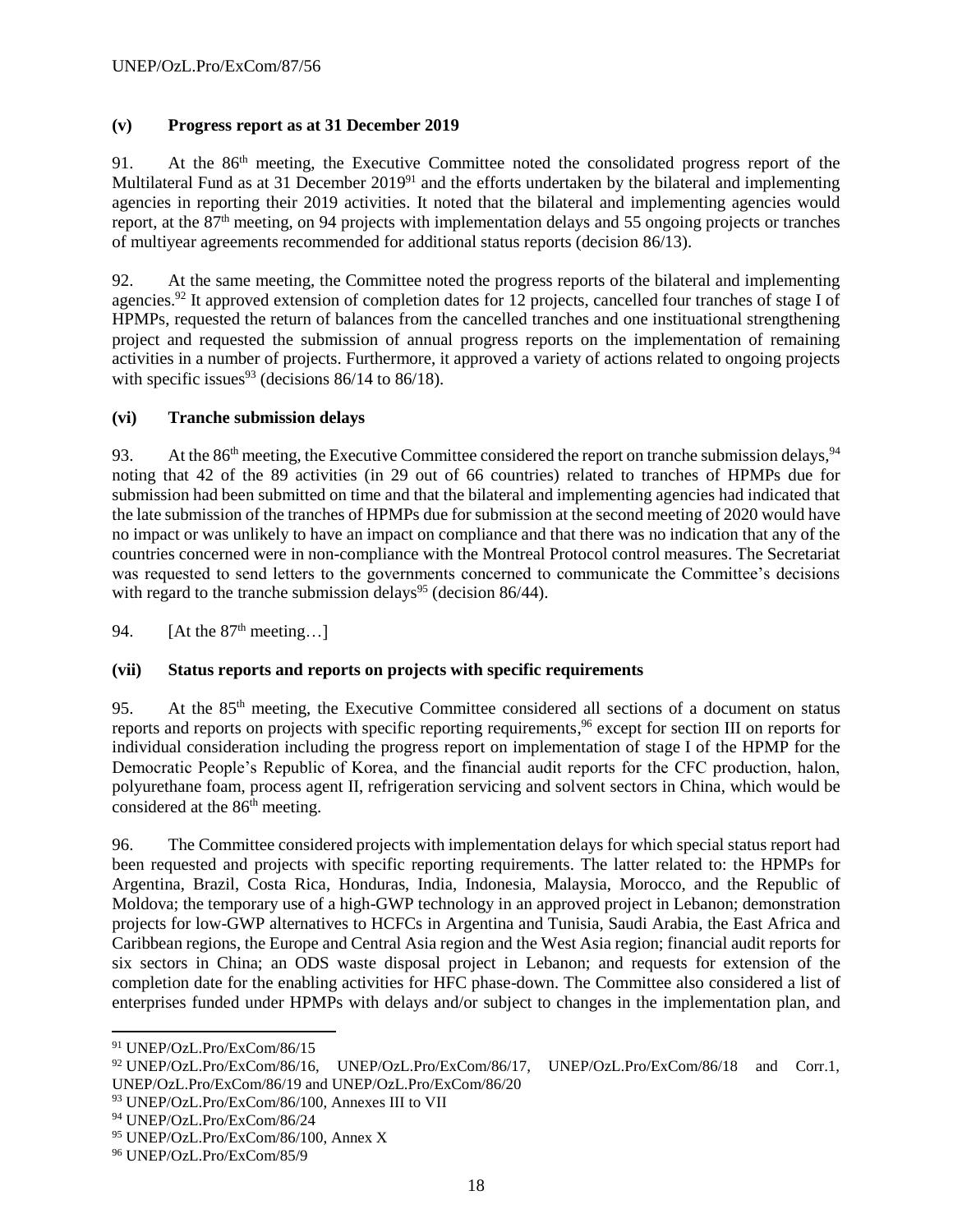enterprises converting to low-GWP technologies with delays due to issues related to their availability on the local market and/or higher costs, pursuant to decisions 84/27 and 84/42; and HFC-related investment projects and enabling activities funded using the additional contributions by a group of 17 non-Article 5 Parties, pursuant to decision 84/12(b).

97. The Committee took note of the reports and information provided, approved the recommendation related to ongoing projects with specific issues, agreed on a number of actions and requested other actions from countries, bilateral and implementing agencies and the Secretariat (decisions 85/2 to 85/19).

98. At the 86<sup>th</sup> meeting, the Executive Committee considered section I of the document on reports on projects with specific reporting requirement,<sup>97</sup> on reports on projects for which there were no outstanding policy, cost or other issues. It deferred to a future meeting consideration of section II, on projects for individual consideration, which dealt with the progress report on implementation of stage I of the HPMP for the Democratic People's Republic of Korea. The Executive Committee also considered all parts of Addendum 1 to the document, on reports relating to China,<sup>98</sup> except part IV, report on progress in the implementation of activities listed in decision 83/41, and part V, study to determine the regulatory, enforcement, policy or market circumstances that might have led to the illegal production and use of CFC-11 and CFC-12 (decision 83/41(d)), which it agreed to defer to a future meeting. It also considered Addendum 2 on a project in Sri Lanka.<sup>99</sup>

99. The reports on projects with specific reporting requirements for which there were no outstanding policy, cost or other issues related to: the HPMPs for Argentina, Côte d'Ivoire, Egypt, Ghana, Jordan, Libya, Malaysia, Maldives, Morocco, Qatar and Tunisia; ODS waste disposal projects in Brazil, Cuba and Lebanon; the methyl bromide phase-out plan in Argentina; and a request for extension of the completion date for the enabling activities for HFC phase-down for the Syrian Arab Republic.

100. The Committee took note of the reports and information provided, agreed on a number of actions and requested other actions from countries, bilateral and implementing agencies and the Secretariat (decisions 86/19 to 86/31).

101. In terms of the reports related to China in Addendum 1 to the document on reports on projects with specific reporting requirements, the Executive Committee noted the information provided, agreed on a number of action and requested a number of other actions from the implementing agencies and the Secretariat (decisions 86/32 to 86/41).

102. It approved the extension, on an exceptional basis, of the implementation of the room air-conditioning sector plan of stage I of the HPMP for China, to 31 December 2021, noting that the COVID-19 pandemic had affected the manufacturing and marketing of equipment using R-290, and requested the Government of China and UNIDO to submit progress reports on the implementation of the work programme associated with the final tranche of the sector plan on a yearly basis until completion of the project and the project completion report by 30 June 2022, and to return any remaining balances by 31 December 2022.

103. In relation to stage II of the HPMP for the country, it approved: the revised Agreement between the Government of China and the Executive Committee; revised plans of action to extend until 2026 stage II of the industrial and commercial refrigeration and air-conditioning sector plan and stage II of the room air-conditioning manufacturing and heat-pump water heater sector plan, along with the maximum allowable sectoral consumption levels of HCFCs; stage II of the refrigeration servicing sector and national enabling

<sup>97</sup>UNEP/OzL.Pro/ExCom/86/21

<sup>98</sup>UNEP/OzL.Pro/ExCom/86/21/Add.1 and Corr.1

<sup>99</sup>UNEP/OzL.Pro/ExCom/86/21/Add.2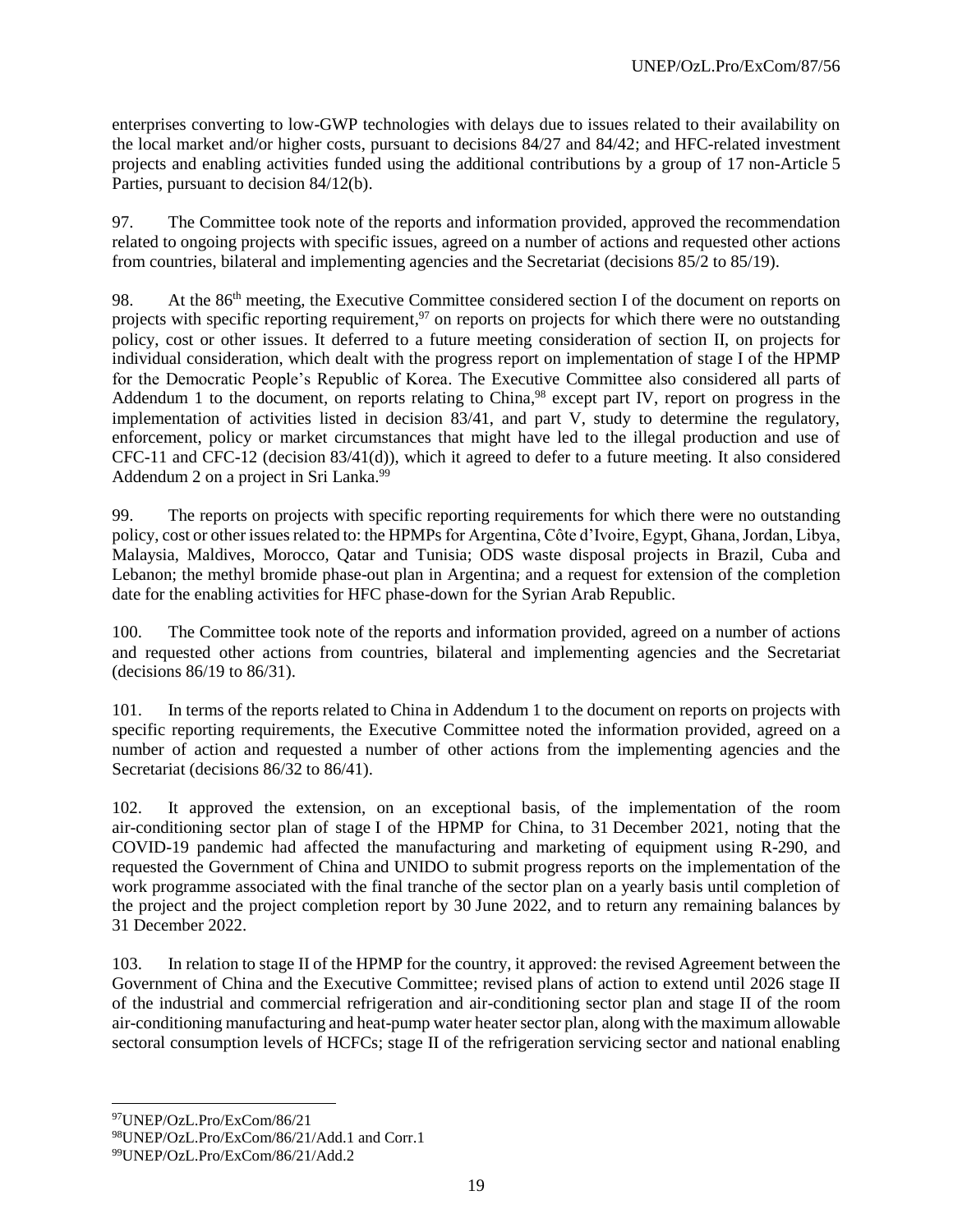programme sector plan; and revised plans of action for stage II of the extruded polystyrene foam sector plan, stage II of the polyurethane foam sector plan and stage II of the solvent sector plan.

104. It furthermore requested UNIDO to include in the request for the third tranche of the revised extended room air-conditioning manufacturing and heat-pump water heater sector plan to be submitted at the last meeting of 2021 information on the level of sales of split room air-conditioning units using R-290; and requested the World Bank to submit, at the 87<sup>th</sup> meeting, the financial audit reports for the halon and process agent II sector plans due to be completed by 31 December 2020, together with the corresponding project completion reports and any balances remaining as at 31 December 2020. The Senior Monitoring and Evaluation Officer was requested to work with the relevant implementing agency to ensure that the project completion reports submitted for the CFC production, polyurethane foam, refrigeration servicing and solvent sector plans reflected disbursements to final beneficiaries, consistent with the information provided in the financial audit reports submitted to the 86<sup>th</sup> meeting.

105. With regard to the project in Sri Lanka in Addendum 2, the Executive Committee decided *inter alia* to apply, to the first tranche of stage II of the HPMP for Sri Lanka, a reduction in funding as per paragraph 11 and Appendix 7-A of the Agreement between the Government of Sri Lanka and the Executive Committee for stage I of the HPMP, resulting in a penalty of US \$11,463 (decision 86/42).

106. [At the  $87<sup>th</sup>$  meeting...]

# **(viii) Project completion reports**

107. At the 86<sup>th</sup> meeting, the Executive Committee noted the 2020 consolidated project completion report.<sup>100</sup> It urged bilateral and implementing agencies to submit, at the  $87<sup>th</sup>$  meeting, outstanding completion reports for multi-year agreements and individual projects that were due, or to provide reasons for failing to do so. It also urged lead and cooperating implementing agencies to coordinate their work closely in finalizing their portions of the project completion reports to allow the lead implementing agency to submit completed reports on schedule, and urged bilateral and implementing agencies to enter clear, well written and thorough lessons when submitting their reports. The Committee also invited all those involved in the preparation and implementation of multi-year agreements and individual projects to take into consideration the lessons learned from project completion reports when preparing and implementing future projects (decision 86/43).

108. [At the  $87<sup>th</sup>$  meeting...]

# **III. BUSINESS PLANNING, FINANCIAL AND ADMINISTRATIVE MATTERS**

### **(i) Status of contributions and disbursements**

109. As at ?? ??? 2021, the total income to the Multilateral Fund, including cash payments, promissory notes held, bilateral contributions, interest earned and miscellaneous income, amounted to US \$??, and total allocations, including provisions, amounted to US \$??. The balance available at ?? ??? 2021 therefore amounted to US \$??.

110. The yearly distribution of contributions against pledges is shown in the table below:

| Year      | Pledged contributions (US \$) | Total payments (US \$) | <b>Arrears/outstanding pledges</b> |
|-----------|-------------------------------|------------------------|------------------------------------|
|           |                               |                        | (USS)                              |
| 1991–1993 | To be completed               | To be completed        | To be completed                    |
| 1994–1996 | To be completed               | To be completed        | To be completed                    |
| 1997–1999 | To be completed               | To be completed        | To be completed                    |

 $\overline{a}$ <sup>100</sup> UNEP/OzL.Pro/ExCom/86/22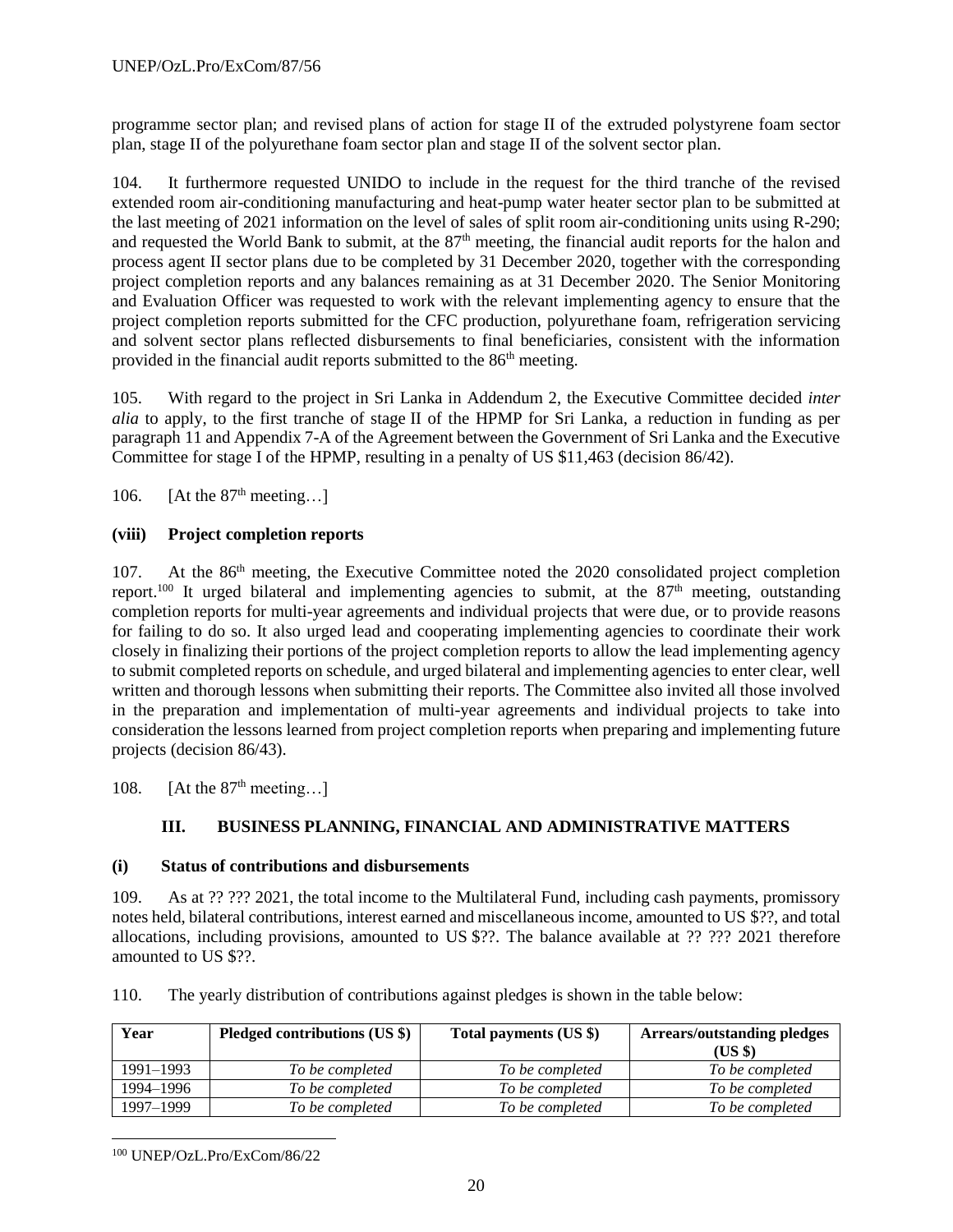| Year          | Pledged contributions (US \$) | Total payments (US \$) | <b>Arrears/outstanding pledges</b> |
|---------------|-------------------------------|------------------------|------------------------------------|
|               |                               |                        | $(US \$                            |
| $2000 - 2002$ | To be completed               | To be completed        | To be completed                    |
| 2003-2005     | To be completed               | To be completed        | To be completed                    |
| 2006-2008     | To be completed               | To be completed        | To be completed                    |
| 2009-2011     | To be completed               | To be completed        | To be completed                    |
| 2012-2014     | To be completed               | To be completed        | To be completed                    |
| 2015-2017     | To be completed               | To be completed        | To be completed                    |
| 2018-2020     | To be completed               | To be completed        | To be completed                    |
| 2021-2023     | To be completed               | To be completed        | To be completed                    |
| <b>Total</b>  | To be completed               | To be completed        | To be completed                    |

Note: Not including disputed contributions of US \$??.

111. As mentioned in paragraph ?? above, the total income received from the additional pledged contributions amounted to US \$25,513,071.

#### Interest collected

112. The total level of interest recorded in the Treasurer's accounts for the triennium 2018–2020 amounted to US \$??.

113. As at ?? ??? 2021, the level of interest recorded so far in the Treasurer's accounts for the triennium 2021–2023 amounted to US \$??.

#### Fixed-exchange-rate mechanism

114. As at ?? ??? 2021, the cumulative loss from exchange differences since the inception of the fixed-exchange-rate-mechanism stood at US \$??.

#### Outstanding contributions and return of balances

115. At the 85<sup>th</sup>, 86<sup>th</sup> [and 87<sup>th</sup> meetings], the Executive Committee urged all parties to pay their contributions to the Multilateral Fund in full and as early as possible and requested the Chief Officer and Treasurer to continue following up with countries that had contributions outstanding for one triennium or more and to report back to the Committee at the subsequent meeting (decisions 85/1, 86/3 [and 87/??]). At the 86<sup>th</sup> meeting, the Committee also noted note adjustments in the bilateral contributions by Czechia, Germany, Japan and Sweden, resulting from a reconciliation exercise between invoices, payments in cash and information, and requested the Treasurer in cooperation with the Secretariat to finalize the reconciliation exercise for the bilateral contributions by Canada, Finland, France, Portugal and Spain and report back at the 87<sup>th</sup> meeting.

116. The Executive Committee noted the return of funds to the 86<sup>th</sup> [and 87<sup>th</sup>] meetings and requested: bilateral and implementing agencies to proceed with disbursement or to cancel committed and notcommitted funds that were not needed for completed projects and projects completed "by decision" of the Executive Committee and to return balances at the subsequent meeting (decisions 86/4 [and 87/??]).

117. At the 86<sup>th</sup> meeting, it requested UNIDO to return to the 87<sup>th</sup> meeting the balance of two completed projects that had been funding using the additional voluntary contributions for fast-start activities for the implementation of HFC phase-down and to proceed with disbursement and cancel commitments for one project completed over two year previously, returning the balance to the 87<sup>th</sup> meetin. The Government of Italy was requested to return to the 87<sup>th</sup> meeting the balance of one completed project funded using the additional voluntary contributions and the Treasurer to follow up with the Government of Japan on funds being returned to the 86<sup>th</sup> meeting.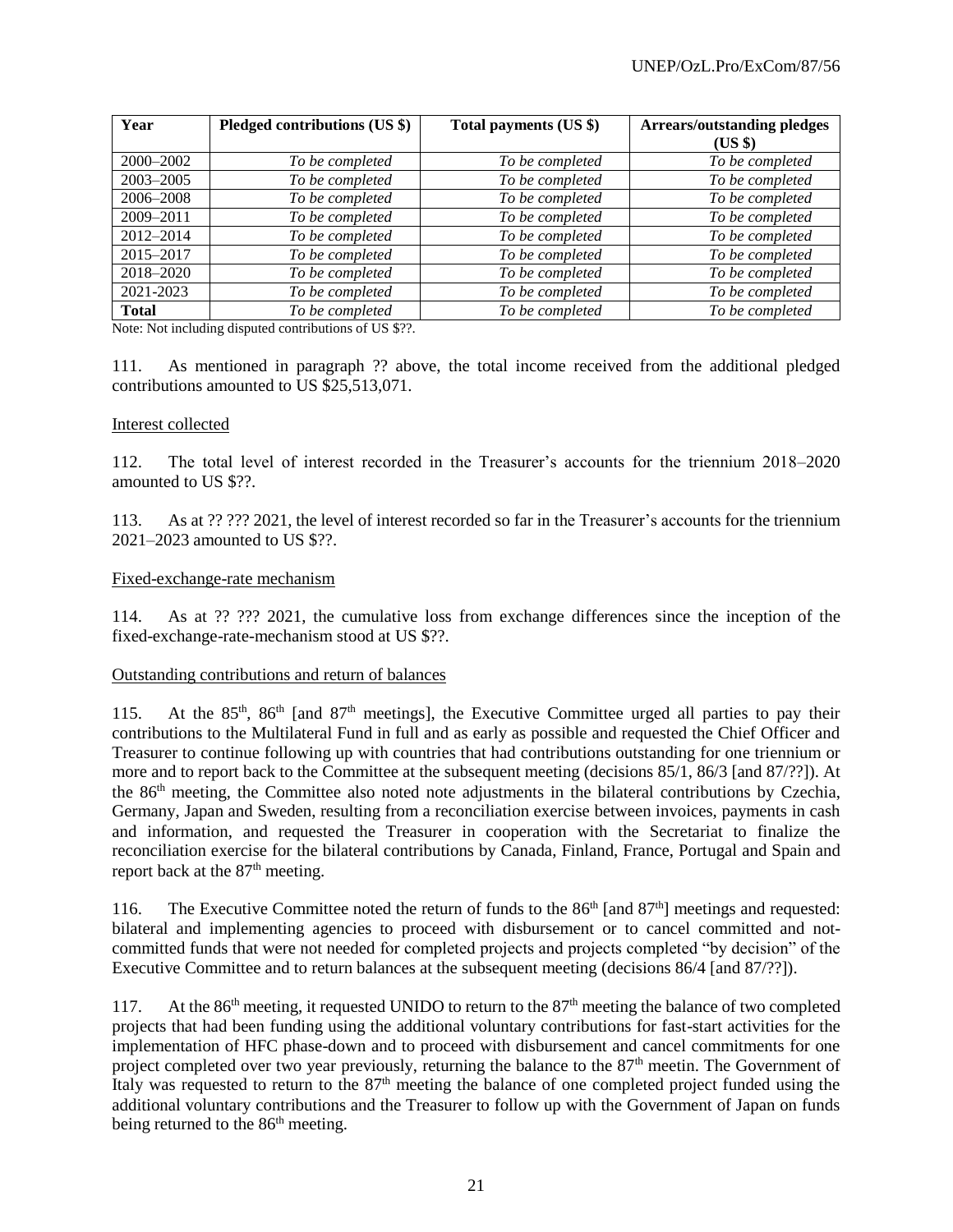118. [At the  $87<sup>th</sup>$  meeting...]

# **(ii) Bilateral cooperation**

119. At the 85<sup>th</sup>, 86<sup>th</sup> [and 87<sup>th]</sup> meetings, requests by the Governments of Australia, Canada, France, Germany and Japan, to offset funds for bilateral projects were approved in the amount of US \$?? (decisions 85/23, 86/54 [and 87/??]).

120. The total funding allocated to bilateral cooperation since the inception of the Multilateral Fund stands at US \$?? (including agency support costs and excluding cancelled and transferred projects), which represents approximately ?? per cent of the funds approved.

# **(iii) 2020–2022 business plan**

121. At the 86<sup>th</sup> meeting, the Executive Committee took note of the update on the status of implementation of the 2020–2022 consolidated business plan<sup>101</sup> of the Multilateral Fund and that the total value of activities submitted to that meeting amounted to US \$20,751,570 (including US \$20,374,686 for HFC-related), of which US \$17,453,416 was associated with project proposals not included in the 2020 business plan.

122. [At the  $87<sup>th</sup>$  meeting...]

# **(iv) 2021–2023 business plan**

123. At the 86<sup>th</sup> meeting, the Executive Committee endorsed the consolidated business plan of the Multilateral Fund for 2021–2023,<sup>102</sup> adjusted according to the proposal by the Secretariat, by adding to the 2021 business plan HPMPs, HFC phase-down plan preparation and the HFC-23 by-product control project that had been deferred at the 86<sup>th</sup> meeting and by taking into account the level of the replenishment of the Multilateral Fund for the triennium 2021–2023, once adopted by the Meeting of the Parties (decisions 86/45).

124. The Executive Committee also noted the business plans of the bilateral agencies and implementing  $a$ gencies<sup>103</sup> and approved the performance indicators of the implementing agencies (decisions 86/46 to 86/49).

# **(v) Compliance Assistance Programme**

125. At the 86<sup>th</sup> meeting, the Executive Committee considered the proposed three-year strategy for the period 2021–2023 and the 2021 work plan and budget for the UNEP Compliance Assistance Programme  $(CAP)$ ,<sup>104</sup> before approving an adjusted version,<sup>105</sup> in the amount of US \$9,974,000, plus agency support costs of eight per cent, amounting to US \$797,920. It also requested UNEP, in future submissions of the CAP budget, to continue providing detailed information on the activities for which the global funds would be used; extending the prioritization of funding between CAP budget lines so as to accommodate changing priorities and provide details, pursuant to decisions 47/24 and 50/26, on the reallocations made; reporting on the current post levels of staff and informing the Executive Committee of any changes thereto, particularly with respect to any increased budget allocations; and providing a budget for the year in question and a report on the costs incurred in the year prior to the previous year (decision 86/61).

 $\overline{\phantom{a}}$ <sup>101</sup> UNEP/OzL.Pro/ExCom/86/23

<sup>102</sup> UNEP/OzL.Pro/ExCom/86/25

<sup>103</sup> UNEP/OzL.Pro/ExCom/86/26 to UNEP/OzL.Pro/ExCom/86/30

<sup>104</sup> UNEP/OzL.Pro/ExCom/86/36

<sup>105</sup> UNEP/OzL.Pro/ExCom/86/100, Annex XIX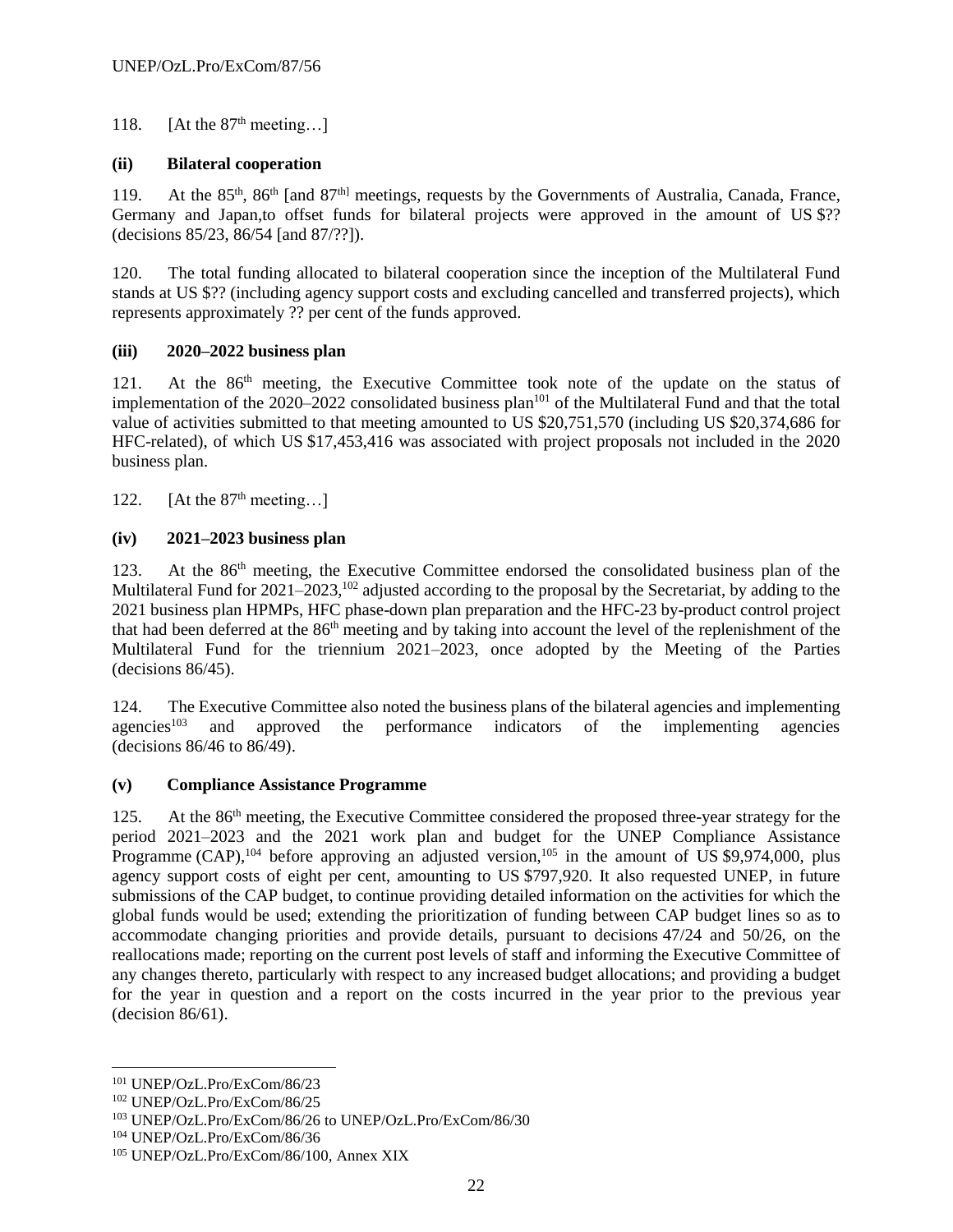# **(vi) Core unit costs for UNDP, UNIDO and the World Bank**

126. At the  $86<sup>th</sup>$  meeting, the Executive Committee approved core unit funding for  $2021<sup>106</sup>$  of US \$2,113,148 for UNDP, US \$2,022,000 for UNIDO, and US \$1,735,000 for the World Bank, noting that the World Bank's core unit operation was again below its budgeted level and that it would be returning unused balances to the Multilateral Fund at the 86<sup>th</sup> meeting (decision 86/62).

# **(vii) Analysis of the administrative cost regime and core unit funding**

127. Pursuant to decision 84/61, at the 86<sup>th</sup> meeting, the Executive Committee considered information on the analysis of the administrative cost regime and core unit funding.<sup>107</sup> Noting the information therein, the Executive Committee decided to allow bilateral and implementing agencies to continue using the existing administrative cost regime for projects to be submitted in 2021, on an exceptional basis and without setting a precedent; and to request the Secretariat to present, at the 88<sup>th</sup> meeting, the outcomes of the analysis of the administrative cost regime and core unit funding, taking into consideration relevant decisions by the Executive Committee, including those from the 84<sup>th</sup> to 87<sup>th</sup> meetings, and relevant outcomes of discussions by the Parties on the replenishment of the Multilateral Fund for the triennium 2021−2023, on the basis of which the Committee would decide whether the administrative cost regime of the Multilateral Fund for the triennium 2018−2020 should be maintained for the triennium 2021−2023 (decision 86/92).

### **(viii) Accounts of the Multilateral Fund**

128. At the 86<sup>th</sup> meeting, the Executive Committee noted the final audited financial statements of the Multilateral Fund as at 31 December 2019,<sup>108</sup> which had been produced in accordance with International Public Sector Accounting Standards. The Executive Committee requested the Treasurer to record in the 2020 accounts of the Multilateral Fund the differences between the implementing agencies' provisional 2019 financial statements and their final 2019 statements (decision 86/5).

129. The Executive Committee also noted the reconciliation of the 2019 accounts,<sup>109</sup> the 2019 outstanding reconciling items, as well as a number of standing reconciling items, and requested the Treasurer and the relevant implementing agencies to carry out a number of adjustments and related actions (decision 86/6).

# **(ix) Budgets of the Fund Secretariat**

130. [Having deferred consideration of the approved 2021 and 2022 and proposed 2023 budgets of the Fund Secretariat from the  $86<sup>th</sup>$  meeting, at the  $87<sup>th</sup>$  meeting...]

### **(x) Fund Secretariat activities**

131. During the period under review, the Fund Secretariat took actions<sup>110</sup> pursuant to the decisions taken by the Executive Committee at its previous meetings; prepared documentation and provided conference services; and continued interacting with other multilateral environmental agreements and other relevant organizations, including the Multilateral Organization Performance Assessment Network (MOPAN). In addition to the documents customarily prepared for Executive Committee meetings, the Secretariat also prepared documents, inter alia, on the policy matters referred to above.

 $\overline{\phantom{a}}$ 

<sup>106</sup> UNEP/OzL.Pro/ExCom/86/37

<sup>107</sup> UNEP/OzL.Pro/ExCom/86/85

<sup>108</sup> UNEP/OzL.Pro/ExCom/86/5

<sup>109</sup> UNEP/OzL.Pro/ExCom/86/6

<sup>110</sup> UNEP/OzL.Pro/ExCom/85/2, UNEP/OzL.Pro/ExCom/86/2 and Add.1 [and UNEP/OzL.Pro/ExCom/87/??]